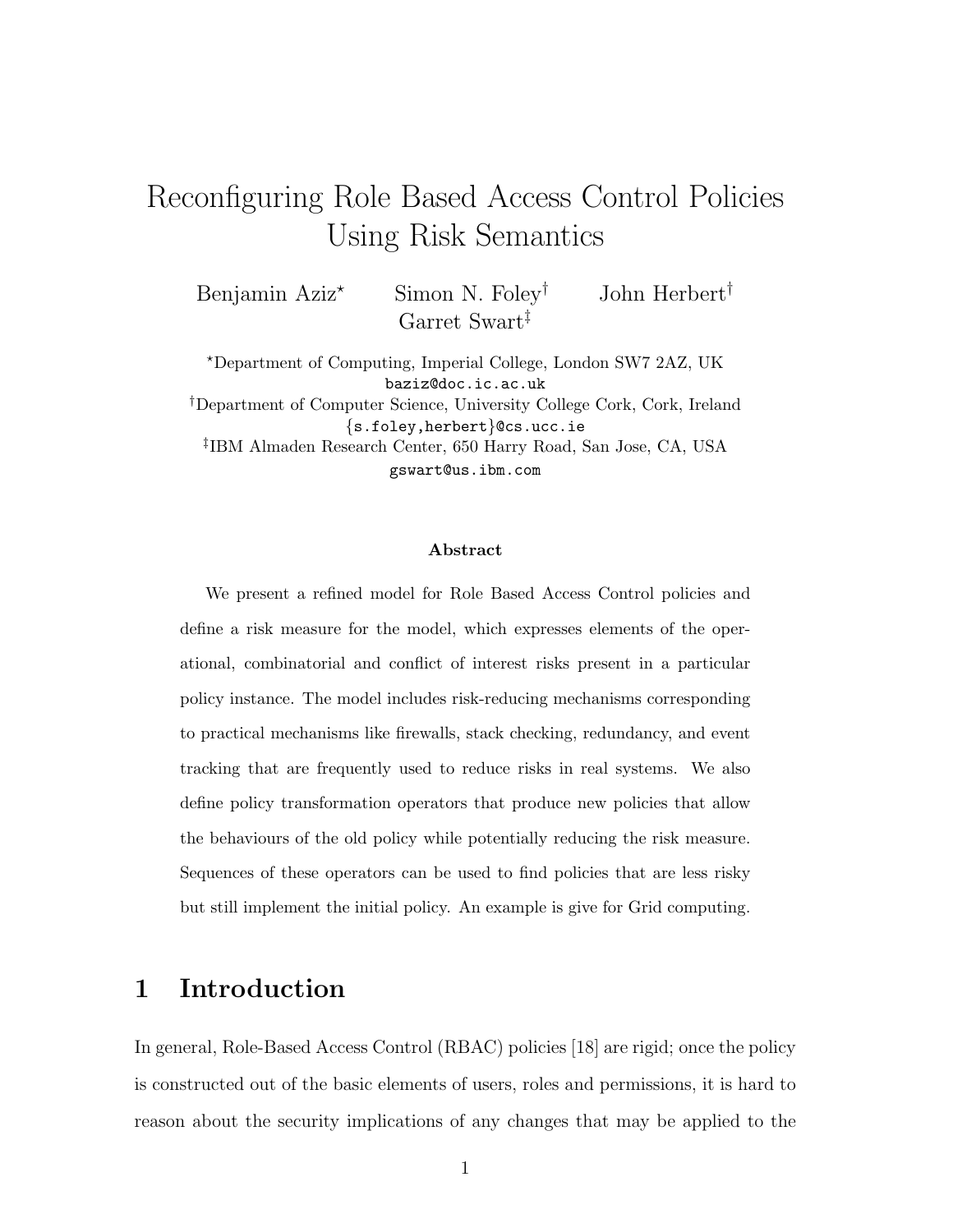initial setup. For example, what is the risk associated with adding the user Alice into an accountant's role, given that she is already in the sales role? Or, is it safe to host the accounting system on the same server as the sales system, on the basis of the users who may have access to the server?

Existing research to address this category of problems have ranged from the analysis of security configurations for potentially dangerous conflicts of interest [5, 19] to frameworks that provide support for dynamic RBAC policies [12, 21]. Such approaches typically regard security modelling as a binary problem: a system and/or its configuration is either secure or not.

Setting up and maintaining a security configuration requires an ongoing process of security evaluation so that any changes made will, at least, make the system no less secure than it was prior to any changes. Each time a configuration is changed there is a chance for something unexpected. At best, any change, prompted for instance by business growth or changing business dynamics, leads to a more secure system. In practice, reconfiguration is a balance of security against other attributes such as price, availability, reliability and performance. So, one may pose questions like "does reconfiguring my system with the intention of improving performance increase or decrease the risk of security failure?"

Using formal methods to analyse and verify properties of secure systems requires considerable specification effort. The cost of in-depth specification and subsequent security analysis may be justified for small critical security mechanisms such as authentication protocols [4, 14, 16] and security kernels [17]. However, such in-depth analysis would not scale well to the configuration of a large and/or complex application system.

We are interested in developing shallow and pragmatic security analysis methods for systems. This is achieved through the analysis of how a system is configured, rather than an analysis of its underlying mechanisms and protocols. Instead of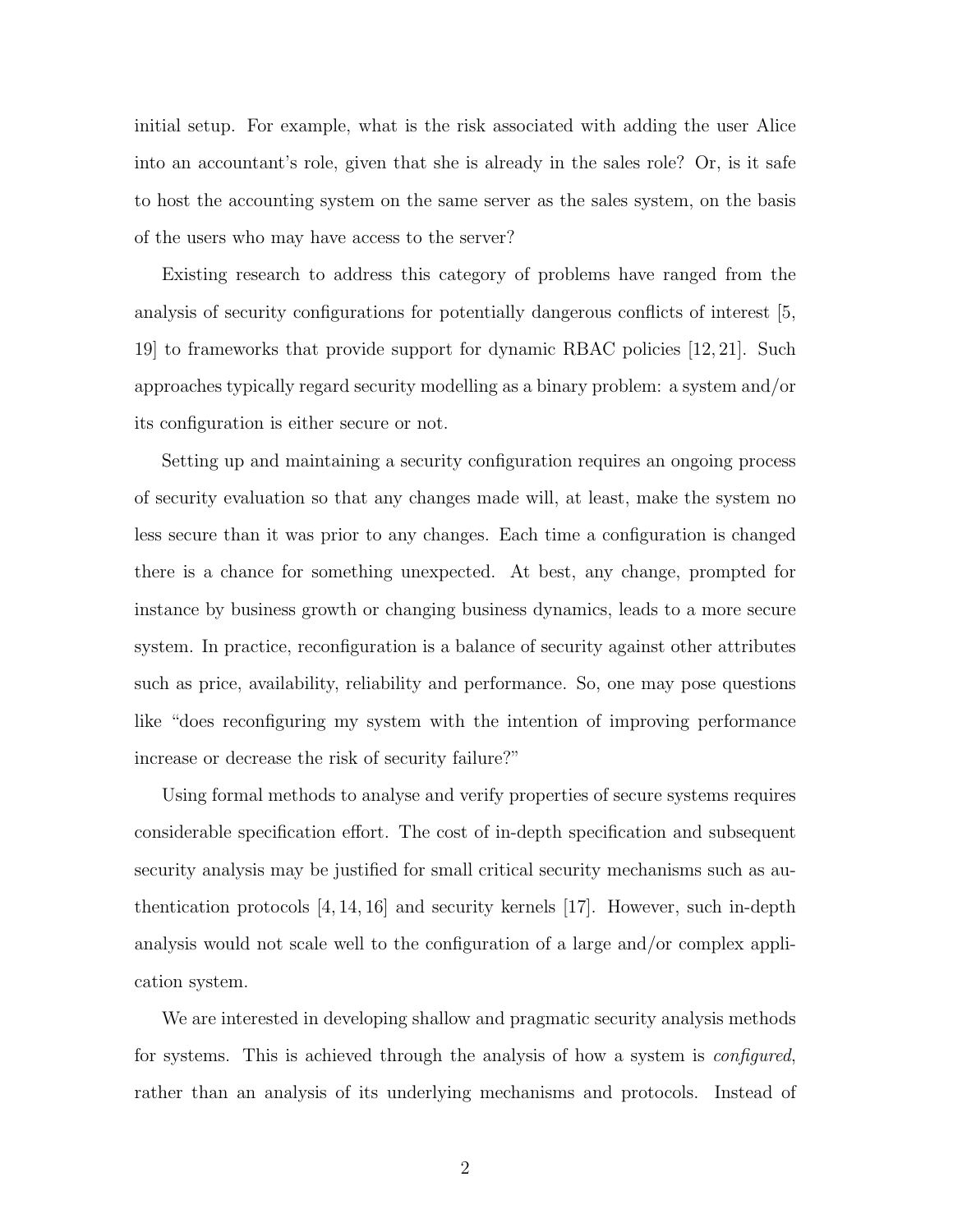concentrating on detailed semantics and complete formal verification of components, we are concerned more with the ability to trace, at a practical level of abstraction, how component security requirements relate to each other and any overall security requirements. We believe that a complete security verification of a system is not achievable in practice; we seek some degree of useful feedback from an analysis to indicate how reasonable a particular system configuration is.

In this paper, we propose a new approach to security configuration, which is based on defining transformations for RBAC policies. The transformations are based on a refined model of RBAC policies that incorporates the notion of risk. Another model of RBAC policies based on risk was defined in [13]. However, the approach of [13] is different; the notion of risk adopted does not provide for risk-enhancing mechanisms and the model does not define any formal risk-based semantics for the different elements of RBAC policies, and the related transformations. In [10], Millen adapts Meadow's lattice-based Chinese Wall mechanism [9] to determine optimal configurations that can survive component failures. Rather than taking a binary approach to the ability to survive failure (in the sense of [10]), our approach allows a measurement of the relative risks of failure associated with a configuration.

The paper is organised as follows. In Section 2 we introduce the basic components of our refined RBAC model. Section 3 defines an interpretation of risk and Section 4 uses this interpretation to provide a risk based semantics for the refined RBAC model. In Section 5 we define policy transformations in terms of implementation and equivalence relations. Section 6 illustrates how an example of Grid access control policy administration can be interpreted within our configuration framework.

### 2 A Refined RBAC Model

Role-based access control (RBAC) [18] is widely used to provide access control in database management systems, operating systems and middleware architectures. In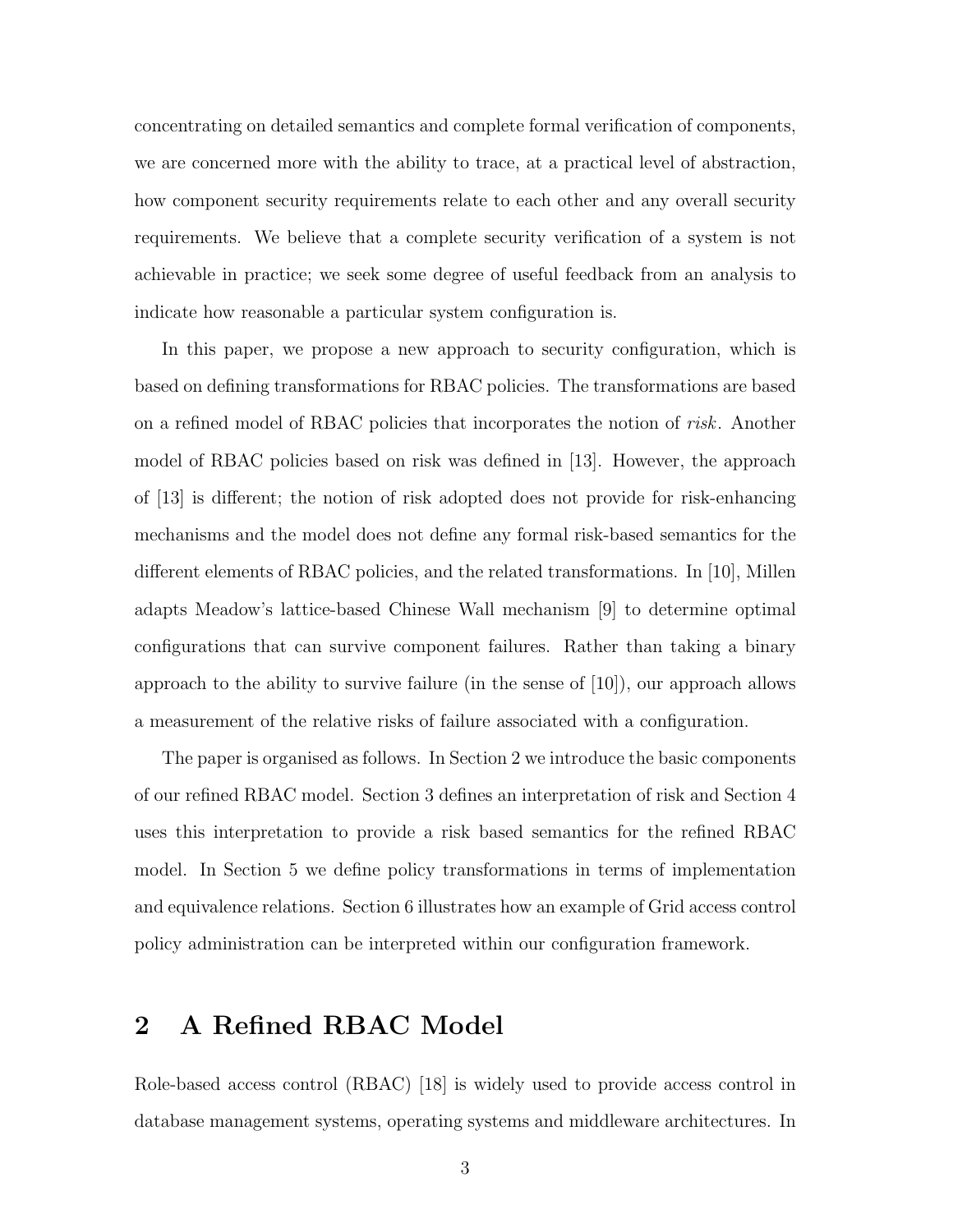RBAC, access rights (permissions) are associated with roles, and users are members of a set of roles. When a user is a member of a role, they gain all the permissions of that role in the system. This allows an organisation to model its security infrastructure along the lines of its business use cases, assigning a role to a set of use cases and assigning users to the roles associated with the use cases they need to perform. Adding the indirection permissions through roles can lead to a coarser grain of control but can make the system easier to administer as it reduces the state space for administrators. For example, if the thousands of permissions can be grouped into tens of roles, then we've greatly reduced the difficulty in administering users.

Role Based Access Control (RBAC) is usually defined in terms of Users, Roles and Permissions [18].

- Permissions: represent actions, capabilities, applications or any other active behaviour that can be "performed" and, to which, we intend to control authorisation. We write the set of permissions as  $perm \in PERM$ .
- Roles: roles are logical groupings of permissions that reflect a particular task that can be assigned to some user. In our model, we assume that roles do intersect in their underlying permissions. We write the set of all roles as  $role \in ROLE.$
- Users: users include humans or any other entity that can be assigned a role. We write the set of all users as  $user \in USER$ .

Based on these components, a standard RBAC policy  $pol \in POLICY$  can be defined as a tuple,  $(PERM, USER, ROLE, userRoles, role Perm),$  such that:

> $userRoles: USER \rightarrow \wp(ROLE)$  $rolePerms: ROLE \rightarrow \wp(PERM),$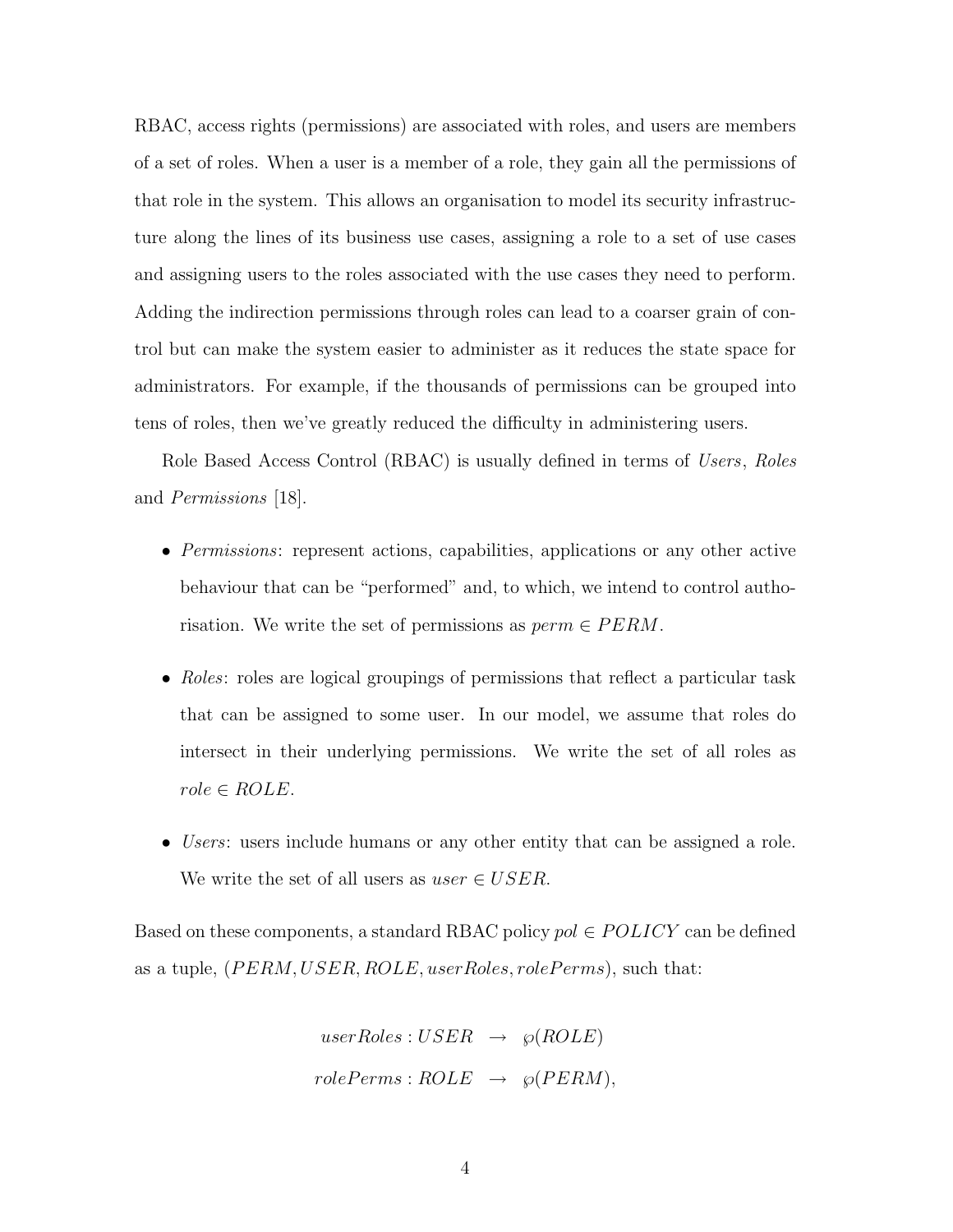The former mapping assigns each user a set of roles and the latter assigns a set of permissions to each role. In the rest of this section, we refine the model of RBAC policies to include additional elements that model practical security measures.

#### 2.1 Containers

The first such element is that of *containers*, which are defined as execution contexts that are shared by sets of computations. A container might represent a subnet, a server, a virtual machine inside a server, a process inside a virtual server, a container inside an application server, or a distributed transaction. Each container is implemented by a set of mechanisms, some inherent in the implementation of the container and some that are used to represent ad-hoc mechanisms that are used to 'harden' operations/permissions. They serve to protect the computations from each other in such a way that a failure in one computation does not compromise the safety of the container. We write the set of all containers as  $cont, cont' \in CONTAINER$ and the set of mechanisms as  $mech, mech' \in MECH$ .

If a container is to be effective it must utilize permissions to perform actions. Thus we associate with each container the set of permissions it utilizes:

$$
containerPerms: CONTAINER \rightarrow \wp(PERM)
$$

and the set of mechanisms used to separate computations in the container:

### $\text{containerMechs}: CONTAINER \rightarrow \wp(MECH)$

For example, the Stackguard compilation tool [3] compiles programs and incorporates code to defend against likely stack smashing attacks. Therefore, given a container c with container  $Perms(c) = \{Apache\}$ , then having container  $Mechs(c)$ {Stackguard} would represent a more robust version of Apache. If, in addition,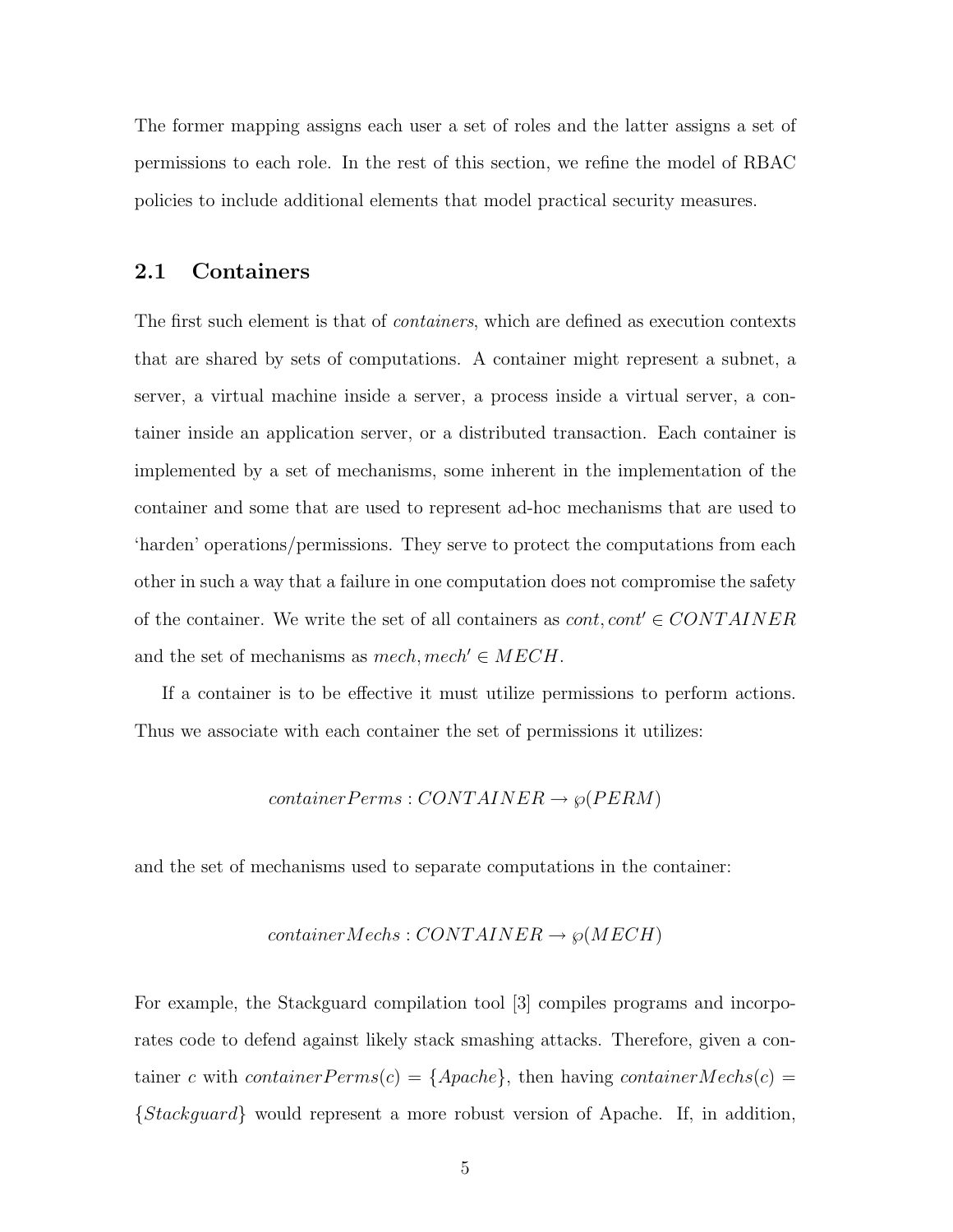the container running Apache were running on a secure system, such as security enhanced Linux, then *container Mechs* $(c) = \{selinux, Stackguard\}$  would represent an even more secure version of Apache. Other examples of protection mechanisms that can be included within a configuration include ad-hoc mechanisms such as TCP-wrappers [20] and more general mechanisms such as a Java Virtual Machine running a security manager.

In reality, certain mechanism-permission and mechanism-mechanism compositions do not make sense, for example a hardware network firewall doesn't compose with a stack frame checker. To avoid such bad compositions, we introduce the special commutative relation:

$$
\psi_c \in (MECH \cup PERM) \times (MECH \cup PERM)
$$

Any compatible mechanisms or permissions are in the relation. For a policy, pol, to be compatible with  $\psi_c$  it must be the case that

$$
\forall c \in pol. CONTAINER,
$$
  
\n
$$
\forall m, m' \in pol. container Mechs(c),
$$
  
\n
$$
\forall p, p' \in pol. container Perms(c):
$$
  
\n
$$
(m, m') \in \psi_c \land (m, p) \in \psi_c \land (p, p') \in \psi_c.
$$

For example,  $(TCP\_wrapper, SMTP) \in \psi_c$ , since a TCP wrapper can be composed with SMTP to protect email traffic, but  $(JVMS, Apache) \notin \psi_c$ , since it does not make sense to apply a Java Security Manager to the Apache server.

### 2.2 Roles

Like containers, roles are also composed from a set of permissions that are usually executed together, however in a use case rather than in an execution environment.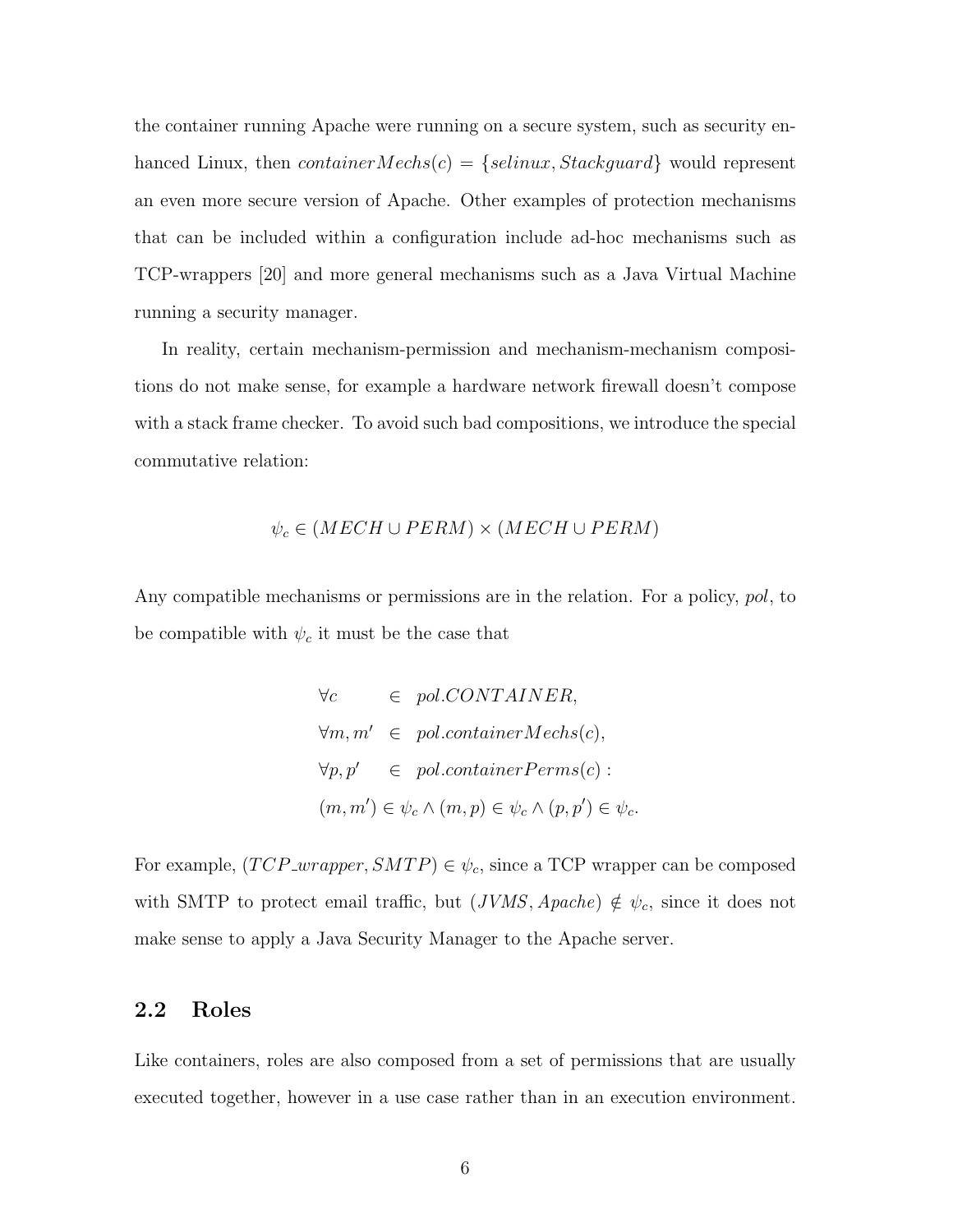However, unlike a container, a role does not execute the activities underlying its permissions, but rather makes available for utilisation the permissions (and their resources) to any users that may be assigned to that role. More precisely, roles are the means through which users can avail of a subset of permissions associated with that role. For example, the role Accountant within Bank of America may have the specific permissions to check funds, prepare financial statements and make presentations.

Also just as containers have mechanisms to strengthen security inside a container, we extend roles with mechanisms to strengthen the security of that role. These mechanisms can include a diverse set of monitoring and checking tools, e.g., monitoring the activity of users in certain roles in real time using intrusion detection techniques such as [2] to predict if an attack is suspected. Another mechanism might restrict the activation of a role to users physically within a security perimeter. We choose the role mechanisms from the same set  $MECH$ , but we use a different typing mechanism (though having the same form as  $\psi_c$ ),  $\psi_r$ .  $\psi_r$  is used along with a new relation:

$$
roleMechs: ROLE \rightarrow \wp(MECH)
$$

such that,  $\forall r \in ROLE, \forall m, m' \in roleMechs(r), \forall p, p' \in rolePerms(r) : (m, p) \in$  $\psi_r \wedge (p, p') \in \psi_r \wedge (m, m') \in \psi_r$ . Intuitively,  $\psi_r$  maintains the correctness of the compositionality of permissions and mechanisms inside roles.

#### 2.3 RBAC Policies

Based on the refined components of our RBAC model given in the previous sections, we define our extended RBAC policies as a tuple consisting of USER, ROLE,  $PERM$ , userRoles, and rolePerms, plus the new sets,  $CONTAINER$  and  $MECH$ , and three new mappings, *containerMechs*, *containerPerms* and *roleMechs*. The only restriction is that any permission that is accessible to a user must be contained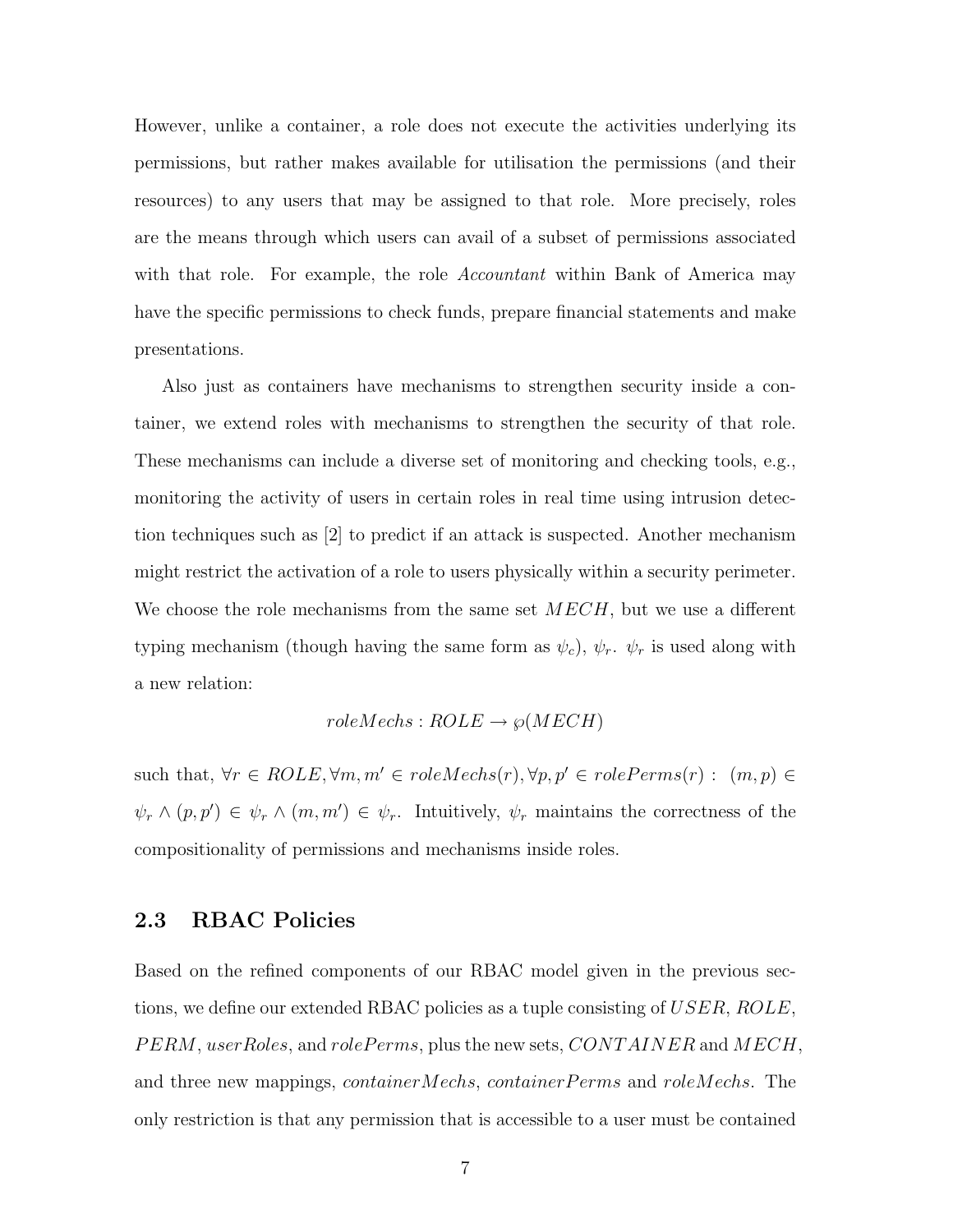in at least one container and the compatibility rules given in  $\psi_r$  and  $\psi_c$  must hold.

A standard RBAC policy can be encoded into our refined model by using one container per permission, placing that permission in *container Perms* and finally, using no mechanisms for roles or containers.

### 3 Risk

We define in this section the concept of risk and we formalise its measure on our extended policy. Our concept of risk combines our intuition about the likelihood of a failure occuring and the consequence of that failure. These two concepts are intertwined: as the consequence of a failure in a policy increases, the likelihood will also increase, as the policy becomes a better target for hackers.

Intuitively, we deal with three main elements of risk:

- The first is *operational*; indicating the possibility of RBAC entities deviating from their specified operational behaviour. Such deviation may affect security properties of the entity, such as the failure in protecting data privacy by causing that data to be output over public communication channels. It may also affect quality properties, such as the failure to deliver information at a minimum quality of service (QoS) standard. Our notion of operational risk is linear; for example, consider a role that has two permissions, where the first could be misused to cause a privacy breach while the second could be misused to commit fraud; in this case the role has an operational risk level of the privacy and fraud vulnerabilities combined. Throughout the paper, we are interested only in security aspects of the operational risk.
- The second element of risk is *combinatorial*; it expresses the possibility of vulnerabilities that appear only as a result of the combination (co-existence) of a number of permissions together in the same container or role. Again, we are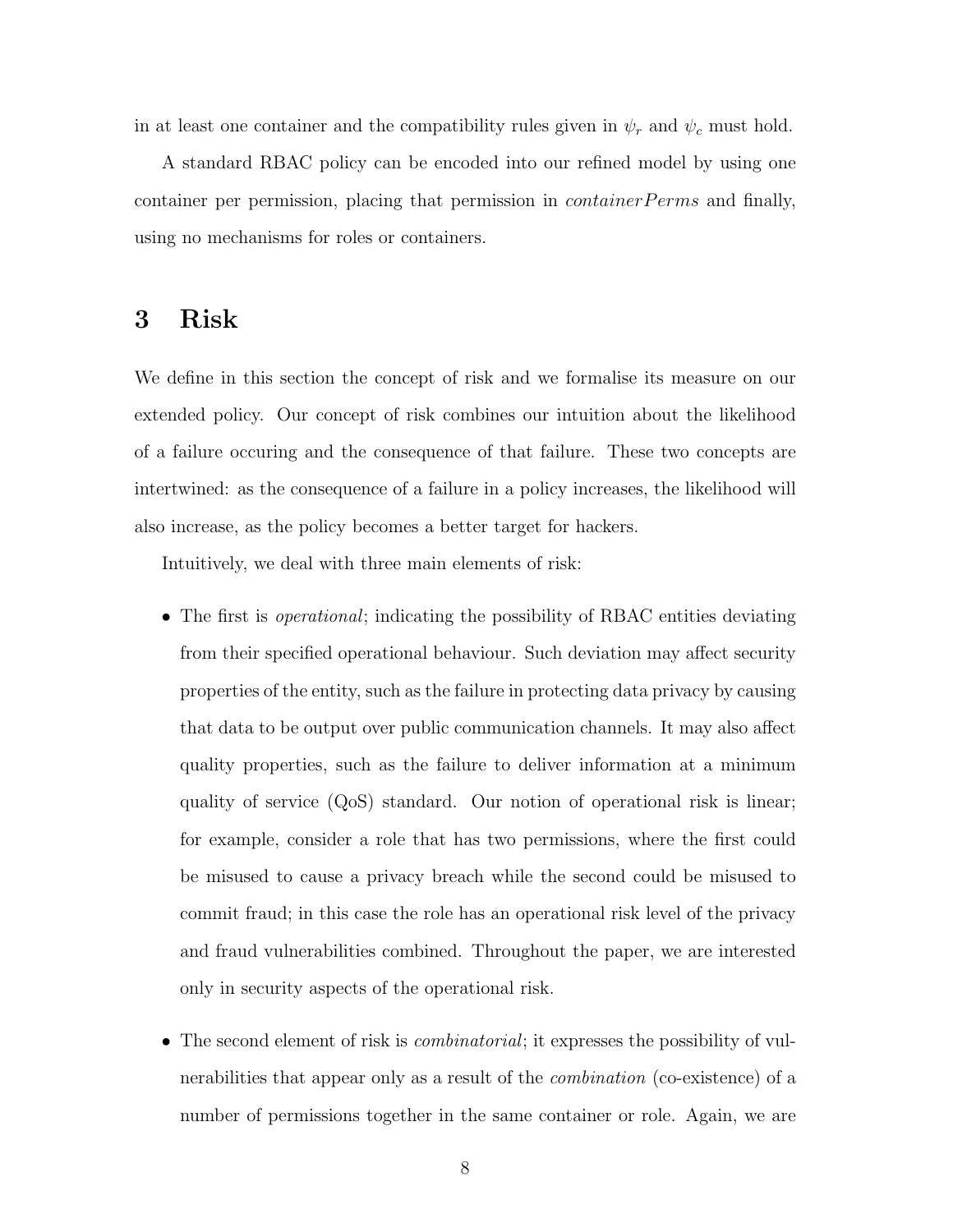interested in this paper in the security aspect of the combinatorial risk. The combinatorial risk level resulting from the co-existence of permissions within a particular role is perceived as the threat arising from the collective usage of those permissions by any of the users belonging to that role or the containers acting on the permissions. For example, a role with two permissions each utilising a server up to 75% of the server's capacity could introduce a denial of service vulnerability when utilised at the same time. This interpretation of the combinatorial risk is different within the context of a container, where the co-existence of multiple permissions within a container introduces threats resulting from the collective management of those permissions by the container. For example, a container running an insecure operating system underneath its permissions may introduce privacy vulnerabilities, compared to another container running on an operating system with multilevel security. In any case, combinatorial risk is non-linear. For example, it is not possible to infer the denial of service vulnerability of the role described above, by simply knowing that one of the two permissions has privacy vulnerability, the other fraud vulnerability, and then composing the two.

• The final risk element arises from *conflicts of interest*, which normally exist among competing roles and is controlled using separation of duties [7, 11, 18]. For example, one role may represent the auditing function and another the accounts payable. Having a single user in both roles may represent a conflict of interest as the same user could approve a payment to a bogus supplier and later, as part of an audit, confirm that the payment met corporate guidelines.

In order to formalise a measure of risk, we define *security threats* as a finite set,  $Rset = \{l_1, l_2, \ldots, l_n\}$ . For simplicity, we shall take these in English words, like  $l_1 = ddos\_attack, l_2 = buffer\_overflow, l_3 = privacy$  etc. Then we define the lattice of risk levels,  $L = (Rset, \sqsubseteq, \sqcup, \sqcap, \top, \bot)$ , where  $\bot$  denotes the safest element in the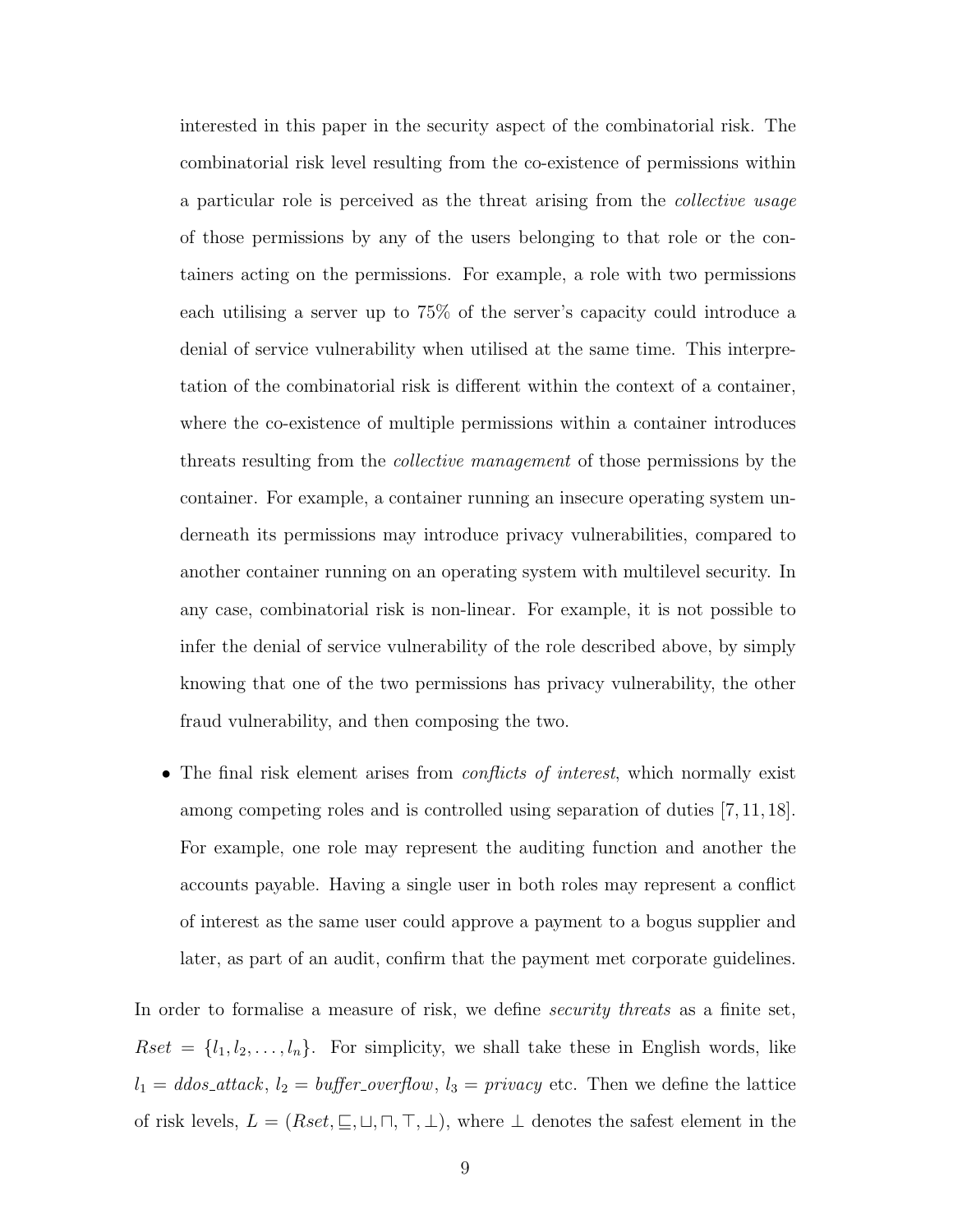

Figure 1: A lattice of the  $F$ ,  $P$  and  $D$  risk levels.

lattice and  $\top$  denotes the riskiest element. For example, assume that F is the risk level of fraud,  $P$  is the risk level of privacy breach and  $D$  is the risk level of denial of service, then Figure 1 illustrates one such lattice of risk levels ordered by subset inclusion.

In order to be able to denote the level of each of the operational, combinatorial and conflict of interest risks as described above in terms of the lattice of risk levels, we define the following functions:

> $\alpha$  :  $(PERM \cup MECH) \rightarrow L$  $\beta$  :  $\wp(PERM) \to L$  $\gamma$  :  $\wp(ROLE) \to L$

The  $\alpha$  function defines operational risk levels for permissions and mechanisms, whereas the  $\beta$  function defines the combinatorial risk level of different permissions co-existing together (represented as a set). Finally, the  $\gamma$  function represents a conflict of interest relation, where the risk of such a conflict is based on the roles within domains that a single user may be assigned.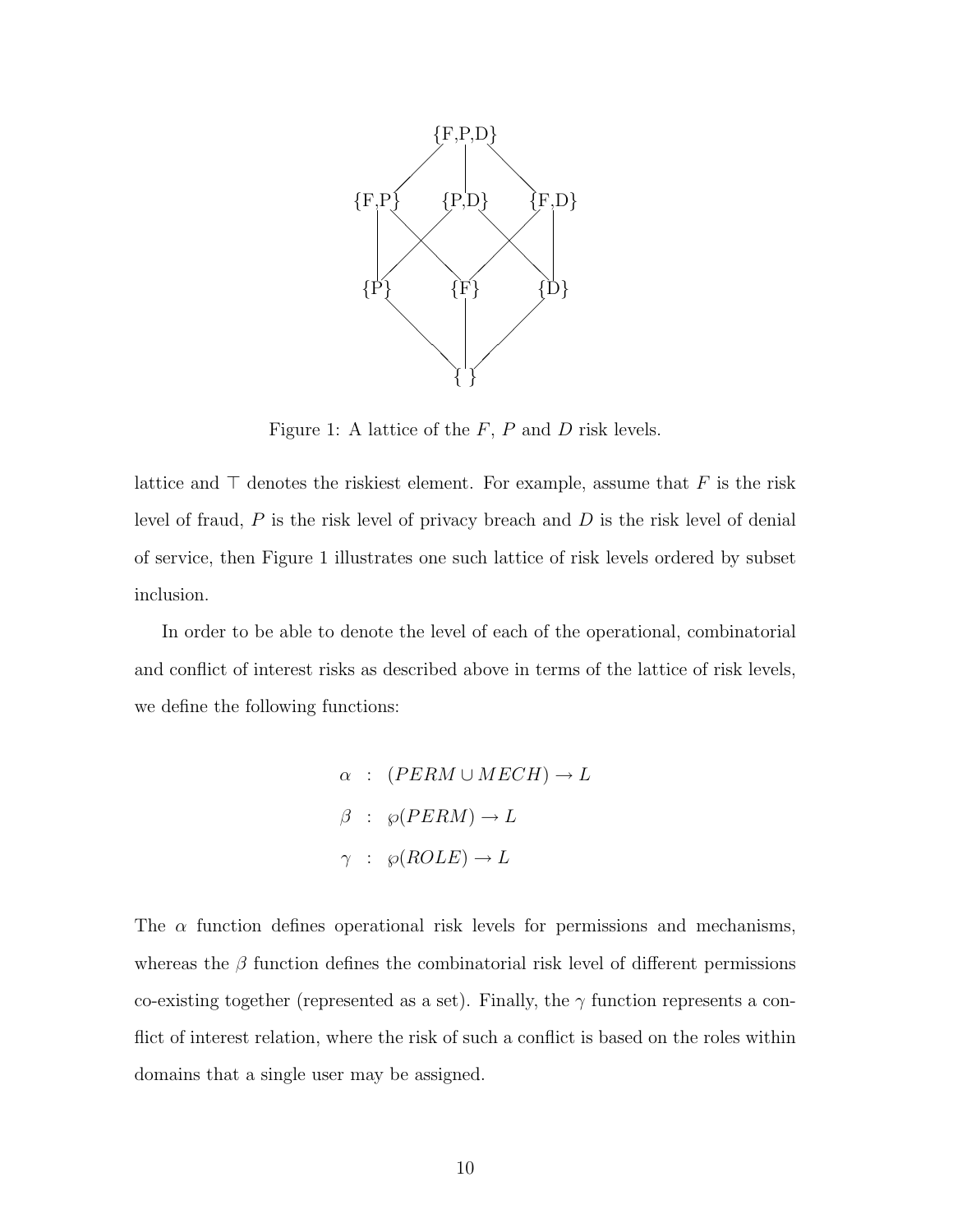### 4 Risk Measures

In the following sections, we define measures of risk for the refined RBAC model introduced in the previous section. This measure reflects the operational, combinatorial, and conflict of interest risk elements as discussed earlier. To make the description easier, we look first at the risk in containers, domains, and then users, and finally combine them to form a single risk measure for an RBAC policy.

### 4.1 Container Risk

We define the operational risk in a container inside a policy based on the permissions held by the container, the security mechanisms used in the container and the function  $\alpha$  defined in the previous section:

$$
\mathcal{R}_c^{op}(cont) = \bigsqcup_{perm \in container\, Person} \alpha(perm) \qquad \sqcap \qquad \qquad \bigcap_{mech \in container\, Mechs(cont)}
$$

The risk in a container increases with the number of permissions being used in that container. This reflects the fact that both the risk that something will go wrong inside the container and the consequences of multiple failures will increase, which is reflected by the first least upper bound calculation. On the other hand, the risk level is lowered by using security mechanisms to implement the container. This decrease is reflected by taking the greatest lower bound of the resulting permissions with the risk levels of the mechanisms in use. If the policy is valid, the mechanisms (permissions) in a container must be compatible with each other with the corresponding permissions (mechanisms).

For example, an auditing mechanism to improve fraud detection  $(\alpha dm)$  could have a risk level of  $\{P, D\}$ , a cryptographic mechanism to improve privacy (crypto) might have a risk level of  $\{F, D\}$  and a syn-cookies mechanism [1] to lessen DDOS vulnerabilities  $(syn)$  could have risk level  $\{F, P\}$ . We might use those mechanisms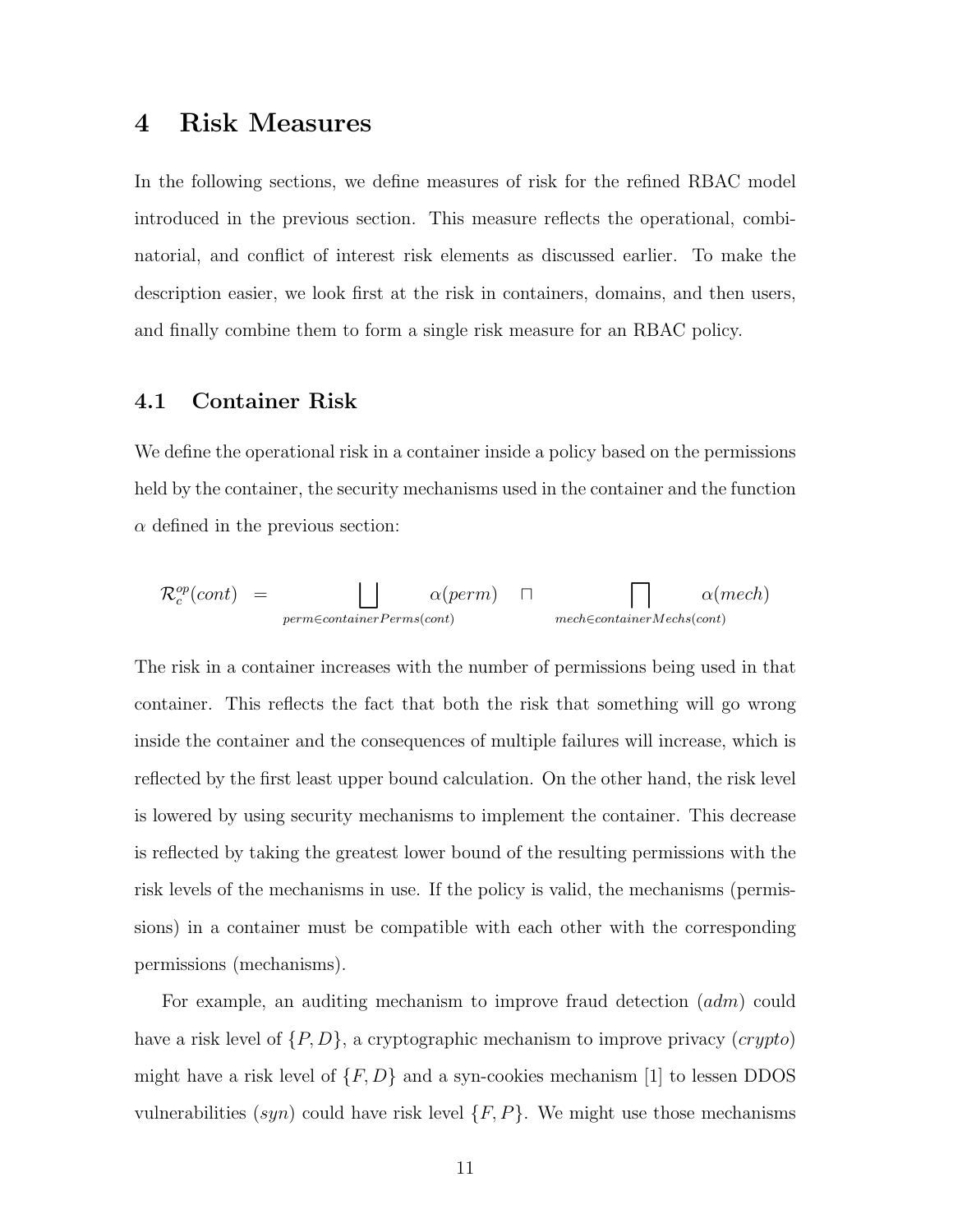to run a sensitive application for which  $\alpha(app) = \{F, P, D\}$ . By taking the greatest lower bound of the extra mechanisms of *adm, crypto* and *syn,* as well as *app*, the risk level of the policy is lowered. For example:

$$
\mathcal{R}_c^{op}(\{app\}) = \{F, P, D\}
$$

$$
\mathcal{R}_c^{op}(\{adm\}, \{app\}) = \{D, P\}
$$

$$
\mathcal{R}_c^{op}(\{sym, adm\}, \{app\}) = \{P\}
$$

$$
\mathcal{R}_c^{op}(\{crypto, syn, adm\}, \{app\}) = \{\}
$$

The combinatorial risk in a container is simpler because the function  $\beta$  works directly on the set of permissions used inside the container:

$$
\mathcal{R}_c^{cmb}(cont) = \beta(containerPerms(cont)) \cap \bigcap_{mech \in containerMechs(cont)} \alpha(mech)
$$

For example, a container may have permission to delete a user and permission to refund money to a user. Having both those permissions together gives the container the opportunity to commit fraud and to hide the fact by deleting the evidence. This vulnerability must be encoded in the  $\beta$  function.

### 4.2 Roles

Roles also introduce an operational risk element using the same function  $\alpha$  as above:

$$
\mathcal{R}_r^{op}(role) = \bigsqcup_{perm \in role\,Perm(role)} \alpha(perm) \qquad \Box \qquad \bigcap_{meche\in role\,Mechs(role)}
$$

As with containers, having many permissions within a single role will increase the risk level of that role since the operational risk levels of individual permissions join together. However, adding mechanisms to a role lowers this risk level. For example,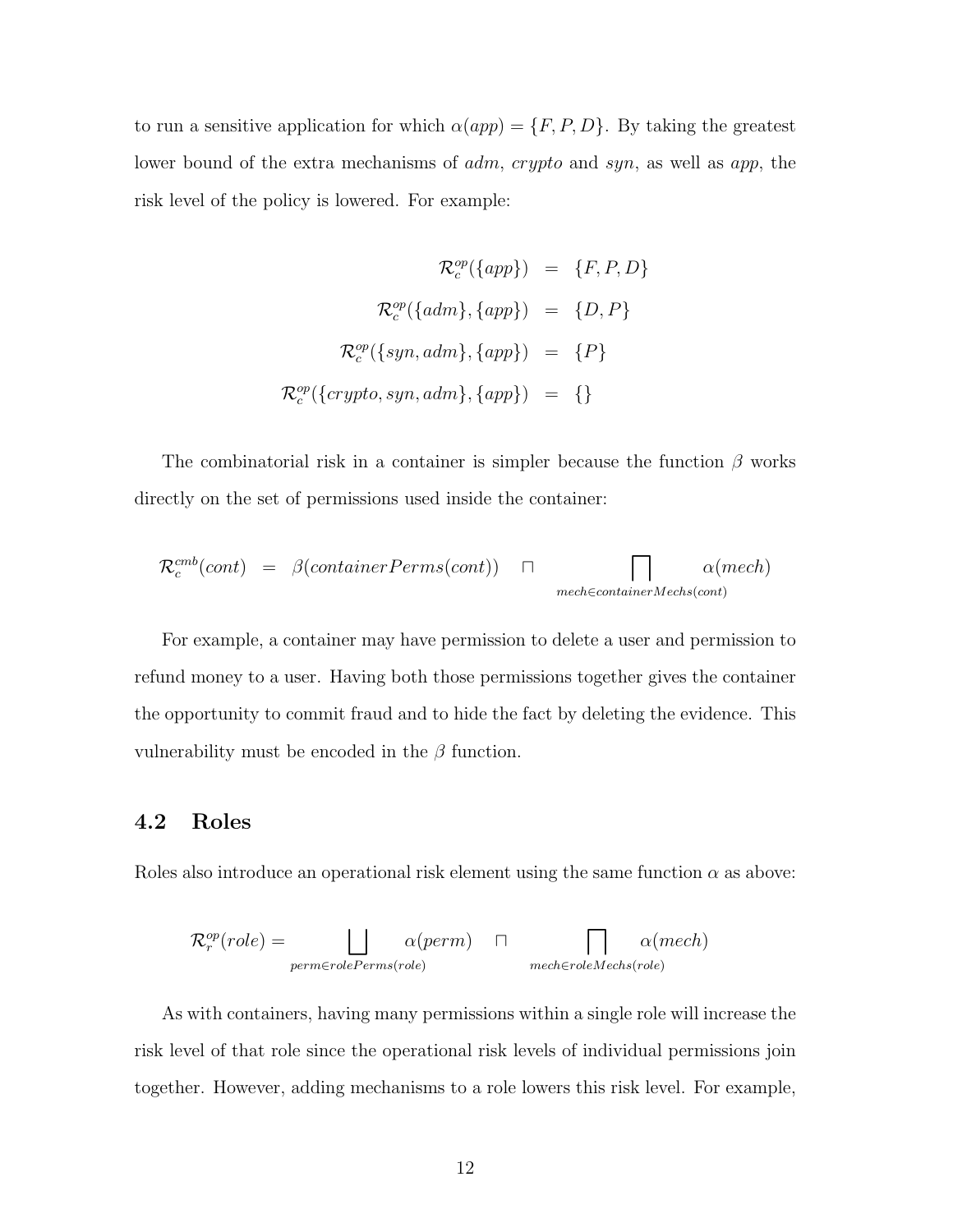given a role with permissions  $pay\_supplier, refund\_customer$ , users with this role could commit fraud by paying bogus suppliers or refunding money to their friends. One can imagine a mechanism, say *limit\_remits*, that limits a user to issuing a maximum of \$1000 per day in funds to either suppliers or customers. By attaching that mechanism to the role, we can reduce the operational risk.

As one may expect, roles also have combinatorial risk defined using  $\beta$ :

$$
\mathcal{R}_r^{cmb}(role) = \beta(rolePerms(role)) \quad \sqcap \quad \bigcap_{mech \in roleMech(s(cont)} \alpha(mech)
$$

For example, a role may have permissions to execute two applications, each of which could consume up to 75% of the processor's computational resources. Executing both together will most likely cause a denial of service that is captured in β. However, that particular risk can be mitigated by using a special sequential mechanism which prevents the user utilizing the role from having more than one application active at a time.

### 4.3 Users

Unlike containers and roles, users have only one element of risk; i.e. the conflict of interest risk, which we define using the special function,  $\gamma$ , as follows:

$$
\mathcal{R}_u^{conf}(user) = \gamma(userRobes(user)))
$$

Note that while one could imagine mitigating this risk by some user mechanism (to augment the existing container and role mechanisms) in most systems this is not possible because it is difficult to track users as they switch roles. This is often due to the fact that these roles are actually implemented as separate users using disconnected login systems.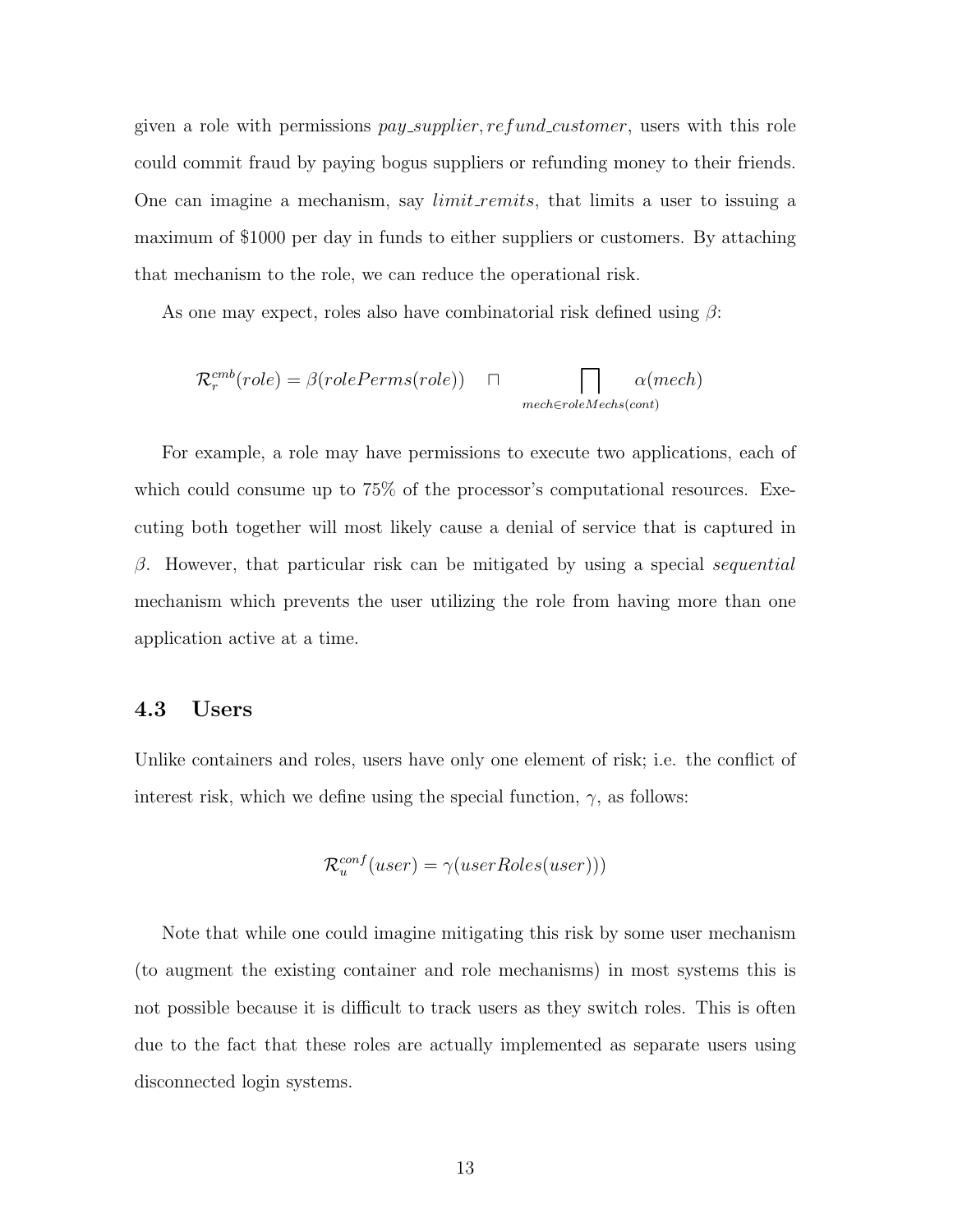#### 4.4 Policies

The risk semantics of a policy is defined by joining all of the risk components defined for its components:

$$
\mathcal{R}_p(pol) = \bigsqcup_{user \in pol.USER} \mathcal{R}_u^{conf}(user)
$$
  
\n
$$
\bigsqcup_{role \in pol. ROLE} \mathcal{R}_r^{op}(role) \sqcup \mathcal{R}_r^{cmb}(role)
$$
  
\n
$$
\bigsqcup_{cont \in pol. CONTAINER} \mathcal{R}_c^{op}(cont) \sqcup \mathcal{R}_c^{cmb}(cont)
$$

### 5 Policy Transformation

In this section, we define an *implementation* and an *equivalence* relation among policies as well as a set of policy transformations that produce policies that implement the input policy but have a different risk profile than the input policy. These transformations may be used in sequence to produce a policy with minimum risk.

### 5.1 The Implements Relation

The implements relation allows us to formalise the idea that a new policy preserves the permissions granted to a set of users in an older policy, while allowing for arbitrary new elements (users, containers, roles and permissions) to appear in the new policy. More formally, we define the implements relation as follows.

#### Definition 1 (The implements relation)

Given two policies pol, pol'  $\in \text{POLICY}$ , we say that pol' implements pol (or pol is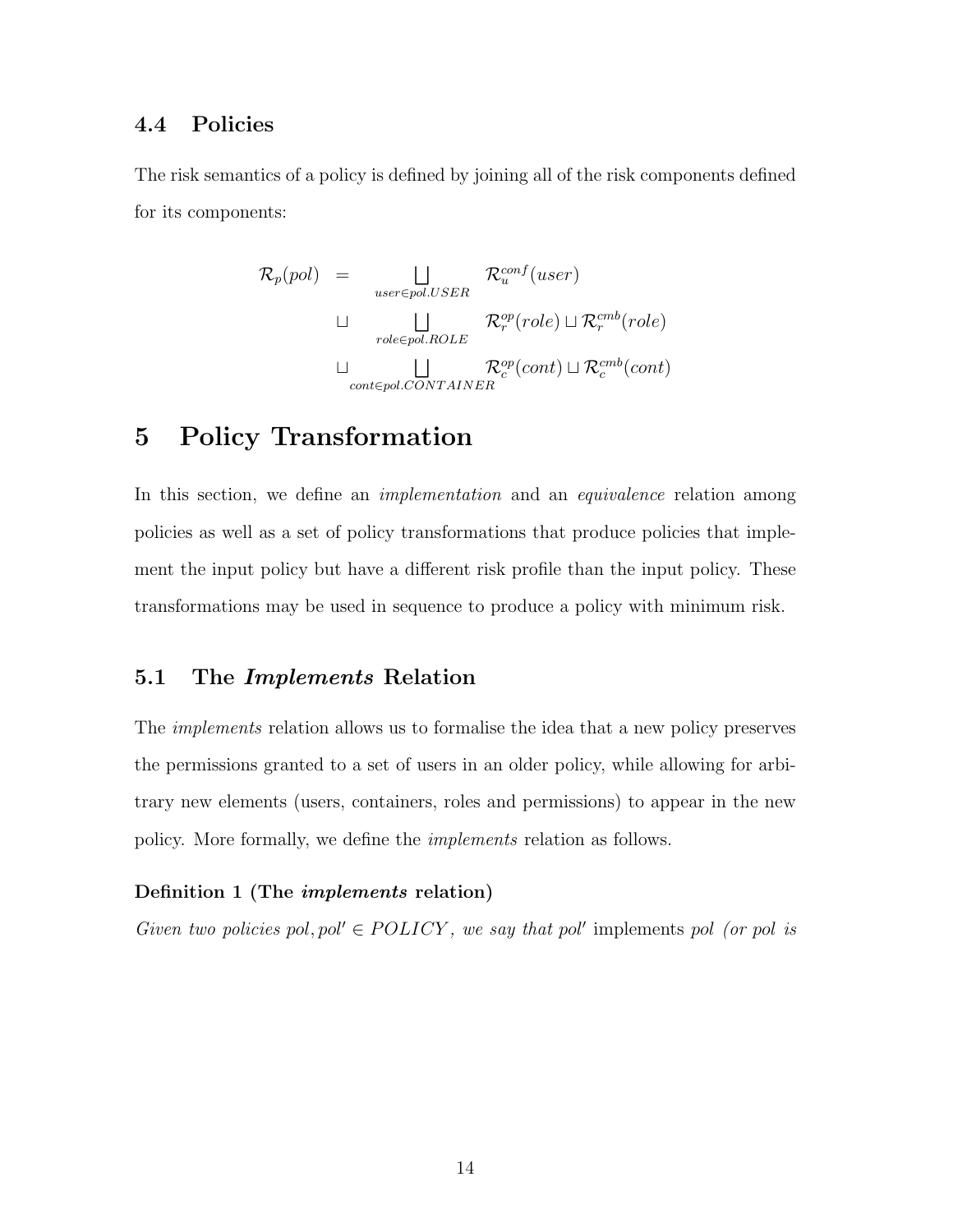implemented by pol'), written as pol  $\blacktriangleright$  pol', if the following holds:

$$
\forall u \in pol. USER, p \in pol.PERM,
$$
  
\n
$$
\exists r \in pol.ROLE:
$$
  
\n
$$
r \in pol.userRobes(u) \land p \in pol.rolePerms(r)
$$
  
\n
$$
\Rightarrow \exists r' \in pol'.ROLES : r' \in pol'.userRobes(u) \land p \in pol'.rolePerms(r')
$$

Intuitively, every permission held by a user  $u$  in pol is also held by  $u$  in pol'. Note that this does not mean that the  $USER$  or  $PERM$  sets have to be identical in  $pol$ and pol', as pol may contain users that have no permissions and permissions that no users have been granted that do not appear in pol'. Likewise, pol', may contain new users and permissions as these do not inhibit its ability to implement pol.

### 5.2 The Equivalence Relation

Our equivalence relation captures scenarios where two policies are deemed to have the same risk semantics and they both implement each other. More formally, we define the equivalence of two policies as follows.

#### Definition 2 (The *equivalence* relation)

Two policies, pol and pol', are said to be equivalent, written as pol  $\cong$  pol', if pol and pol' differ only in the following:

- The renaming of roles or containers
- The existence of roles with no permissions or roles with no users assigned
- The existence of users that have no permissions
- The existence of containers that have no permissions
- The existence of mechanisms that are unused by any container or role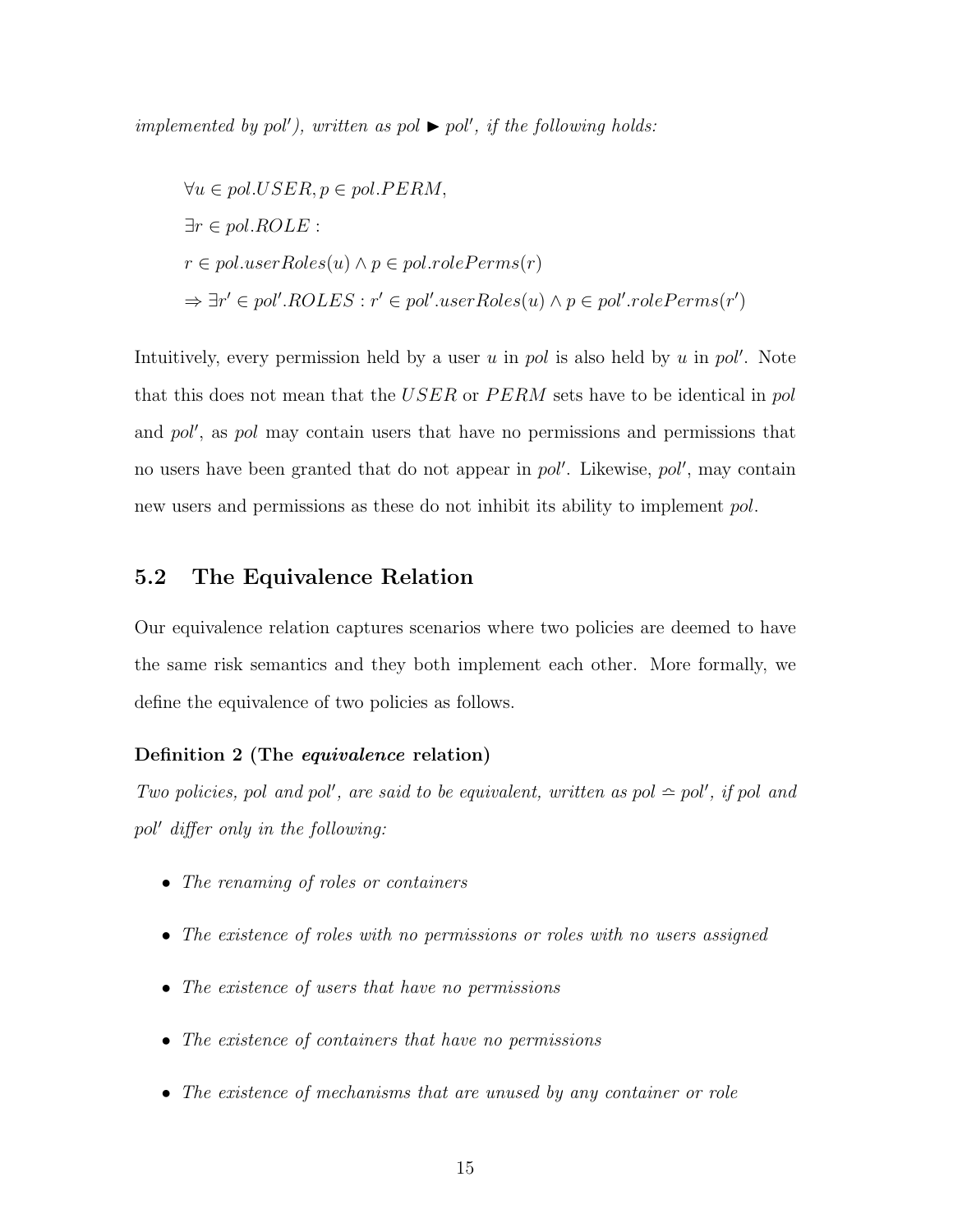Moreover, one can prove the following properties.

**Theorem 1** Assuming pol  $\approx$  pol', then:

1. 
$$
\mathcal{R}_p(pol) = \mathcal{R}_p(pol')
$$

2.  $\forall pol'' \in POLICY : pol'' \triangleright pol \Leftrightarrow pol'' \triangleright pol'$ 

*Proof sketch.* The proof of 1. is by induction over the definition of  $\cong$ . Essentially, the definition of  $\approx$  involves either the renaming of permissions, the addition of roles/containers with no permissions or the addition of mechanisms that are unused by any container or role. According to our definition of risk measures in Section 4, none of these changes will induce any change in the risk value of a policy. As for part 2., we can show that this holds by showing that the definition of  $\approx$  preserves the definition of  $\blacktriangleright$ . This can be shown by induction over the definition of  $\cong$ .  $\Box$ 

#### 5.3 Mechanism Replacement

The first technique we consider is quite straightforward; replacing the mechanisms used to reduce risk in containers and roles. The resulting policy trivially implements the input policy because mechanisms do not affect the ability of a user to make use of a granted permission. This is defined by a transformation  $\mathcal{M}_c$  and  $\mathcal{M}_r$ :

$$
M_c: POLICY \times CONTAINER \times \wp(MECH) \rightarrow POLICY
$$
  

$$
M_r: POLICY \times ROLE \times \wp(MECH) \longrightarrow POLICY
$$

where the given set of mechanisms replace the mechanisms used in the given container or role. The container or role must exist within the policy and must be compatible using  $\psi_c$  or  $\psi_r$  with the existing permissions for the container or role.

**Lemma 1** Given a policy, pol, then the  $\mathcal{M}_c$ ,  $\mathcal{M}_r$  transformations preserve the implements relation, as follows: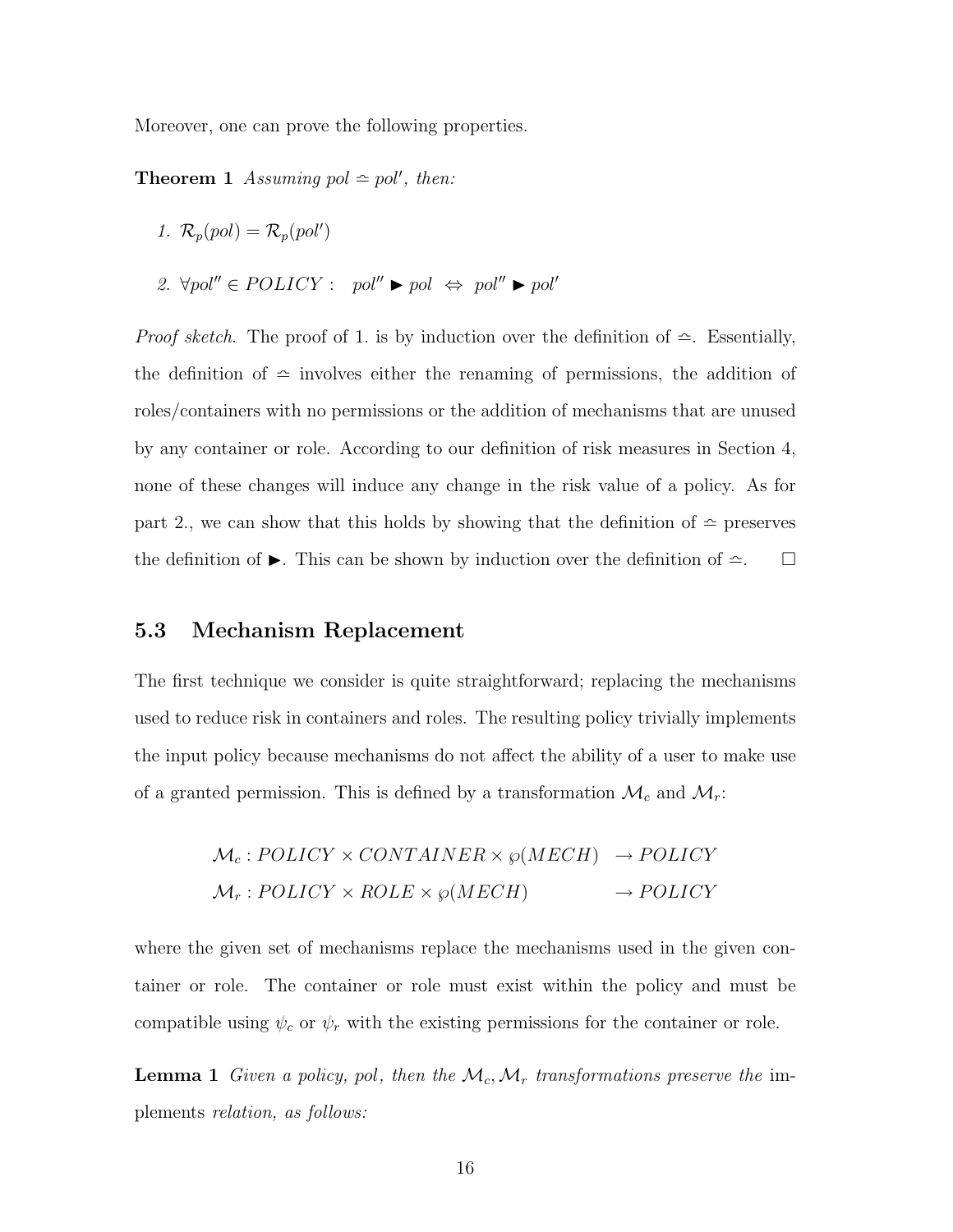$\forall pol, c \in pol. CONTAINER, r \in pol. ROLE, mset \in \wp(MECH)$ :  $pol \blacktriangleright \mathcal{M}_{c}(pol,c,mset) \ \wedge \ pol \blacktriangleright \mathcal{M}_{r}(pol,r,mset)$ 

*Proof sketch.* For the case of  $\mathcal{M}_c$ , given that the set of permissions in the new policy resulting from the transformation is the same as the old set, and by Definition 1 above for the *implements* relation, it is possible to show that  $pol \rightarrow \mathcal{M}_c(pol, c, mset)$ . Similar line of reasoning can be applied to  $\mathcal{M}_r$ .

Depending on the mechanisms in place and the new mechanisms replacing the old, these transformations may reduce the overall risk of the policy. Note that since risk is not a total order, changing mechanisms can cause the resulting risk to be incomparable with the original risk. This can make doing local search for sequences of transformations difficult.

#### 5.4 Reallocation of Permissions

The reallocation of permissions between containers or roles is necessary whenever we seek to change the combinatorial risk levels inside those containers or roles. Rearranging permissions can also increase the number of compatible mechanisms used to reduce risk.

We define the reallocation of permissions within containers as a function,

$$
\mathcal{U}_c: POLICY \times CONTAINER \times PERM \times \ (CONTAINER \cup \{\bot\}) \rightarrow POLICY
$$

The resulting policy moves the given permission, which must be in the permissions set associated with the first container, to the second container. If the second container is ⊥ then the permission is simply removed from the first container. If the second container is given, the permission must be compatible using  $\psi_c$  with the other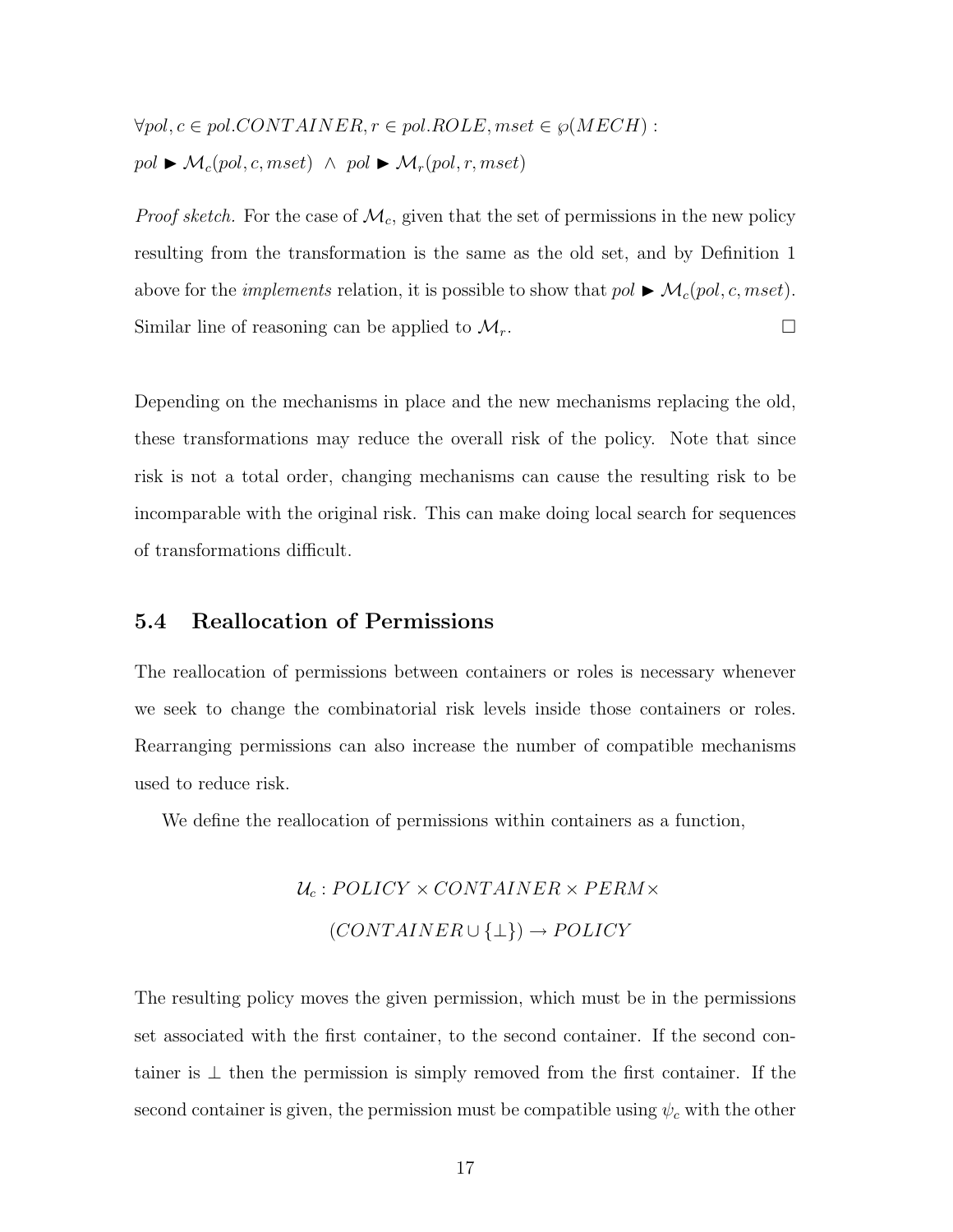permissions and mechanisms used in that container. If the second container is not currently a member of *pol.CONTAINER* then it is added.

For example, assume we want to remove one of two permissions,  $perm_1$ ,  $perm_2$ , currently co-existing in a container,  $cont$ , to a new empty container,  $cont_0$ . The transformation  $\mathcal{U}_c(pol, cont, perm_2, cont_0)$  will result in a policy holding two containers, cont holding  $perm_1$  and cont<sub>0</sub> holding perm<sub>2</sub>. Since the allocation of permissions to containers does not affect the set of permissions a user is assigned, the resulting policy implements the input policy.

**Lemma 2** Given a policy, pol, then the  $\mathcal{U}_c$  transformation preserves the implements relation, as follows:

 $\forall pol, c \in pol. CONTAINER, p \in containerPerms(c), c' \in CONTAINER \cup {\perp}$ :  $pol \blacktriangleright \mathcal{U}_c(pol, c, p, c')$ 

*Proof sketch.* Given that  $U_c$  only moves permissions across the different containers, the set of permissions allocated to a particular role remains the same, and by Definition 1 above for the implements relation, it is possible to show that  $pol \blacktriangleright \mathcal{U}_c(pol, c, pset, c').$  $\Box$ 

The next transformation defines the reallocation of permissions among roles:

 $U_r : \text{POLICY} \times (\text{ROLE} \cup \{\perp\}) \times \text{PERM} \times \text{ROLE} \rightarrow \text{POLICY}$ 

whose value is a new policy,  $pol'$  where the first role, r, no longer contains the given permission in  $pol'.rolePerms(r)$  and where the target role, r', which may be a new role, contains that permission in  $pol'.rolePerms(r')$ . If the first role is  $\perp$ , then the given permission is simply added to the given role  $pol'.rolePerms(r')$  and no changes are made to the  $pol'.\iota serRoles$ . In all cases the new permission must be compatible with the existing permissions and policies for the target role using  $\psi_r$ .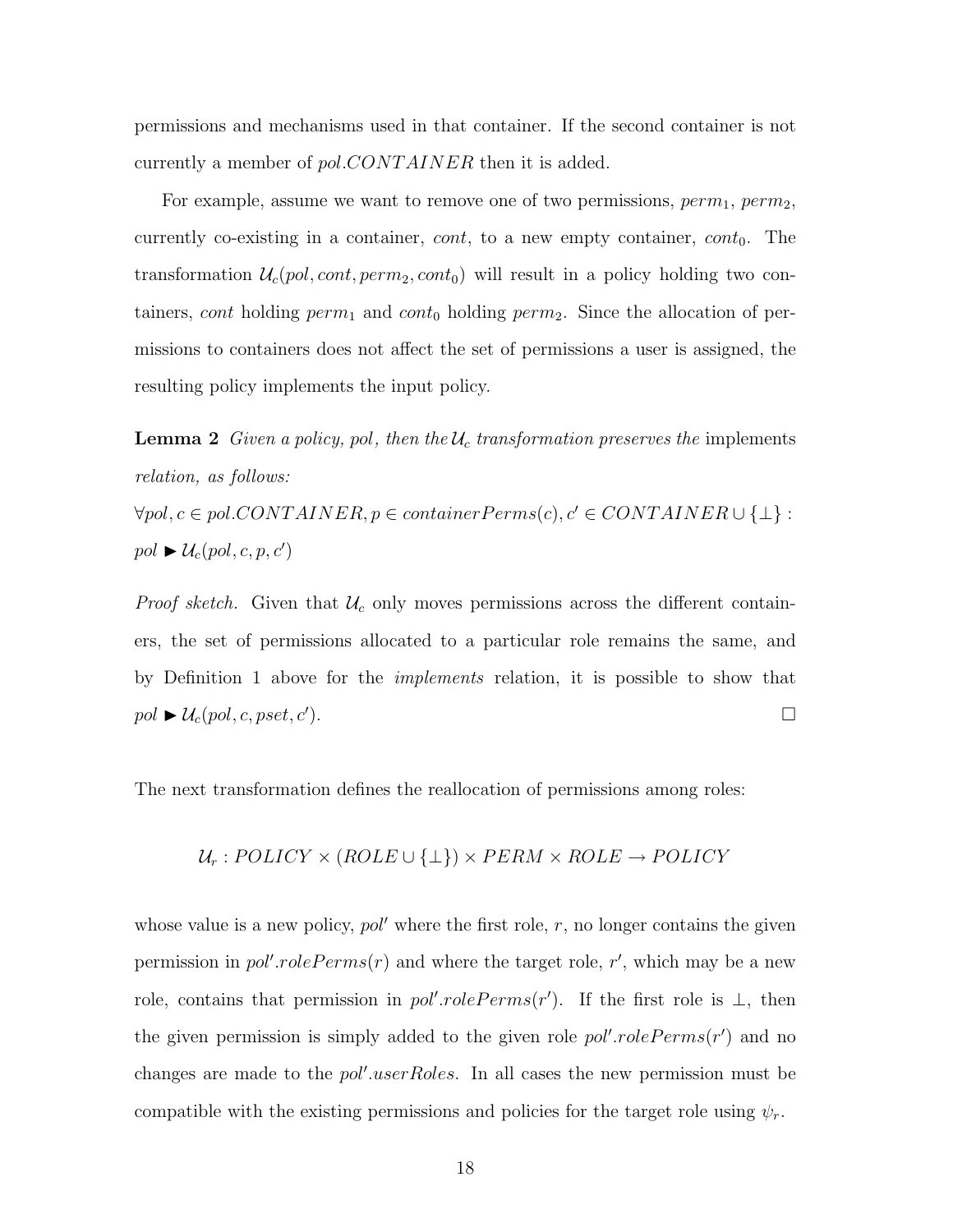This transformation is somewhat more difficult because the assignment can affect the set of permissions assigned to a user. The trick here is to give any user that was allowed access to the old role, access to the new role as well. So, we impose the following condition whenever  $\mathcal{U}_r$  is used:

$$
\forall u \in USER, pol \in POLICY, r \in pol.userRoles(u) :
$$
  

$$
r \in U_r(pol, r, p, r').userRoles(u)
$$
 (1)

Now we can show that the implementation relation is preserved by  $\mathcal{U}_r$ .

**Lemma 3** Given a policy, pol, then the  $U_r$  transformation preserves the implements relation up to condition  $(1)$  above and as follows:

 $\forall pol, r \in (pol.ROLE) \cup {\{\perp\}}, p \in \wp(PERM), r' \in ROLE: \text{pol} \blacktriangleright \mathcal{U}_r(pol, r, p, r')$ 

*Proof sketch.* According to condition (1) above, a user in the new policy still has access to the old set of permissions in the old policy, since roles are preserved across the  $U_r$  transformation. Therefore, considering Definition 1 for the *implements* function, it is possible to show that  $pol \blacktriangleright \mathcal{U}_r(pol, r, pset, r').$  $\Box$ 

### 5.5 The Reconfiguration Problem

The reconfiguration problem is concerned with finding a policy with minimum risk that is an implementation of some initial high-risk policy using the transformations of the previous sections over finite sets of mechanisms and permissions.

#### Definition 3 (Minimum Risk Policy Reconfiguration)

Given an initial policy, pol<sub>0</sub>, a finite set of mechanisms,  $MECH<sub>f</sub>$ , a finite set of permissions,  $PERM_f$ , a set of transformations,

 $\mathcal{T} \in \{ \mathcal{M}_c(., cont, mechsel), \mathcal{M}_r(., role, mechsel),\$  $\mathcal{U}_c($  \_, cont, perm, cont'),  $\mathcal{U}_r($  \_, role', perm, role)  $\}$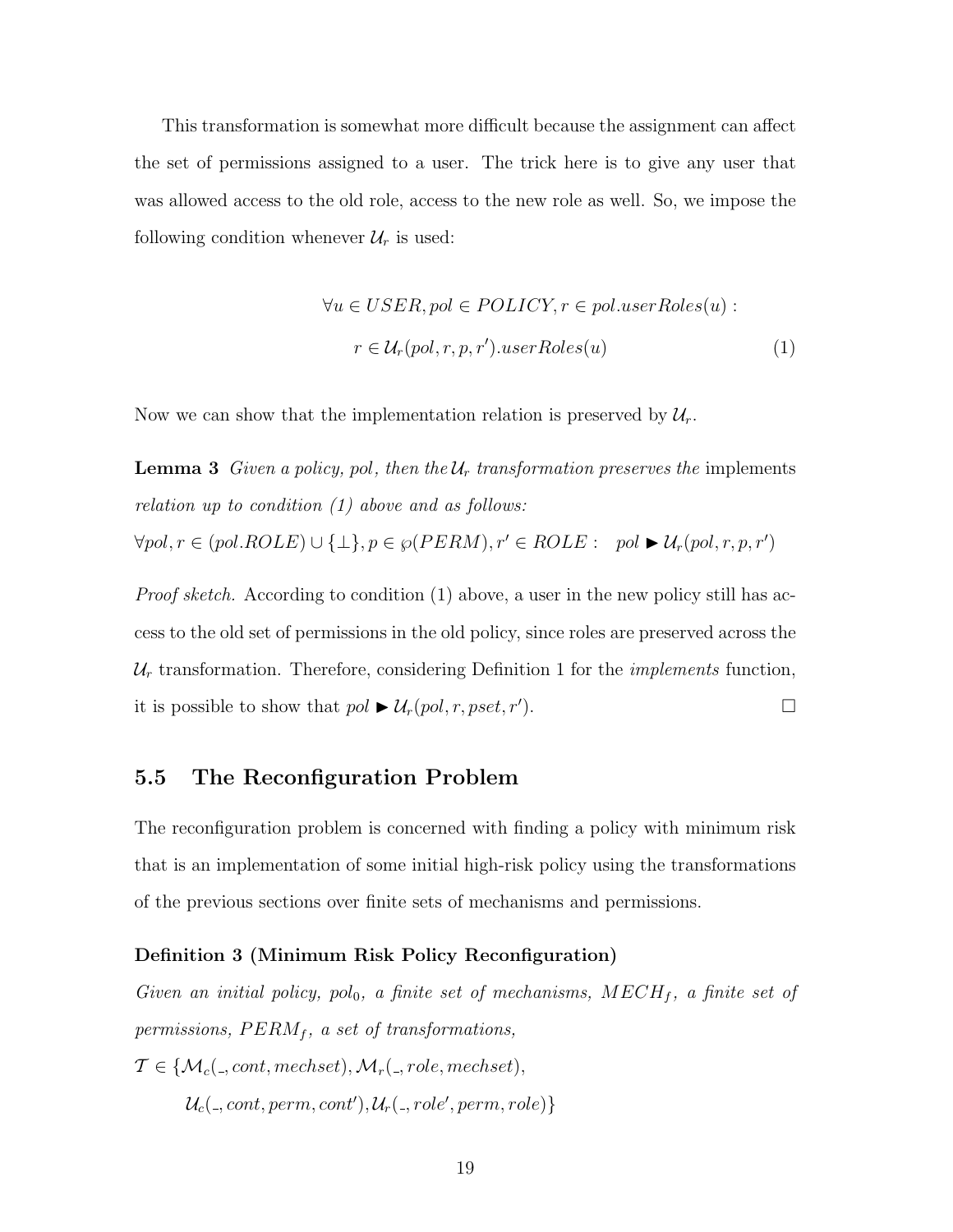where,

 $cont \in pol_0$ .*CONTAINER*,  $cont' \in pol_0$ .CONT AINER ∪ { $\perp$ },  $role \in pol<sub>0</sub>.ROLE,$  $role' \in pol_0.ROLE \cup \{\perp\},\$  $perm \in PERM_f,$  $mechsel \in \wp(MECH_f)$ 

then the minimum risk policy reconfiguration problem is concerned with finding a new policy,  $pol_{min}$ , such that:

1.  $pol_{min} \in T^*(pol_0)^1$ 

2. 
$$
\mathcal{R}_p(pol_{min}) = \bigsqcup_{pol \in \mathcal{T}^*(pol_0)} \mathcal{R}_p(pol)
$$

The following theorem shows that the minimum risk policy has indeed an improved risk level compared to the initial policy, that the former implements that latter and that it is unique up to the  $\approx$  equivalence.

**Theorem 2** Given an initial policy, pol<sub>0</sub>, and a minimum risk policy, pol<sub>min</sub>, that is a result of transforming  $pol_0$  according to Definition 3, then the following properties hold true:

- 1.  $\mathcal{R}_p(pol_{min}) \sqsubset \mathcal{R}_p(pol_0)$
- 2.  $pol_0$   $\blacktriangleright$   $pol_{min}$
- 3.  $\forall pol'_{min} \in T^*(pol_0) : pol'_{min} \simeq pol_{min}$

Proof sketch. The proofs of 1. and 3. follow directly from the definition of a least upper bound in a partially ordered set. On the other hand, 2. can be proven using Lemmas 1,2 and 3.  $\Box$ 

 ${}^{1}T^{*}$  is the reflexive transitive closure of T.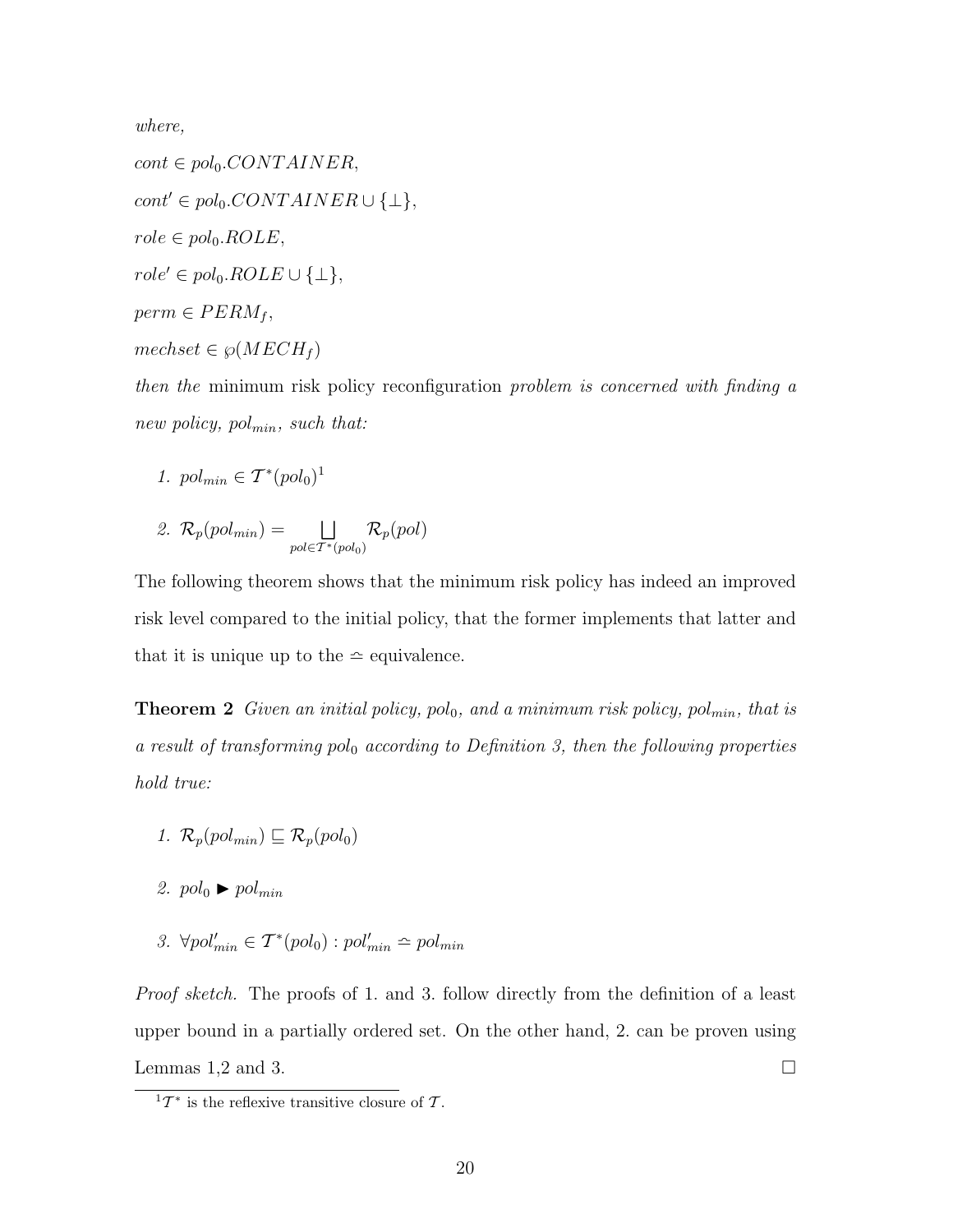# 6 Example: A Risk-Based RBAC Model for Grid Computing

Grid computing has emerged in recent years as an authoritative model of large-scale resource sharing among virtual organisations; collections of users/institutes grouped together under a common policy/interest [6]. Like any other model of computation, security is of paramount importance and issues of authentication, authorisation and access control are mainly considered when designing/analysing the security of the Grid. One solution to such issues, which has been adopted is to construct RBAC models for grid computations [8, 15, 22]. This comes as no surprise since RBAC models have been shown to be more flexible and cheaper to maintain compared to the classical MAC and DAC models.

In this section, we demonstrate the applicability of our risk-based RBAC model to Grid computing. For this purpose, we define a virtual organisation based on the simplified architecture illustrated in Figure 2. According to this architecture, a virtual organisation consists of a set of users, each assigned to a specific set of roles. The organisation also owns a set of containers, within which permissions and mechanisms are managed. The management of the overall organisation is performed through an organisation manager, whose responsibilities include the following: First, it can accept requests from external users to join in and requests from internal users to leave. Second, it configures and maintains the RBAC policy of the organisation according to some acceptable level of risk. Finally, the organisation manager may query and update the local policy database with data about the current users, containers, roles and permissions of the organisation, as well as its current configuration.

Our main concern is with the issue of user mobility among different organisations and how this mobility affects the current policy configuration of each organisation. A user may either *join* a destination organisation and/or leave its home organisation.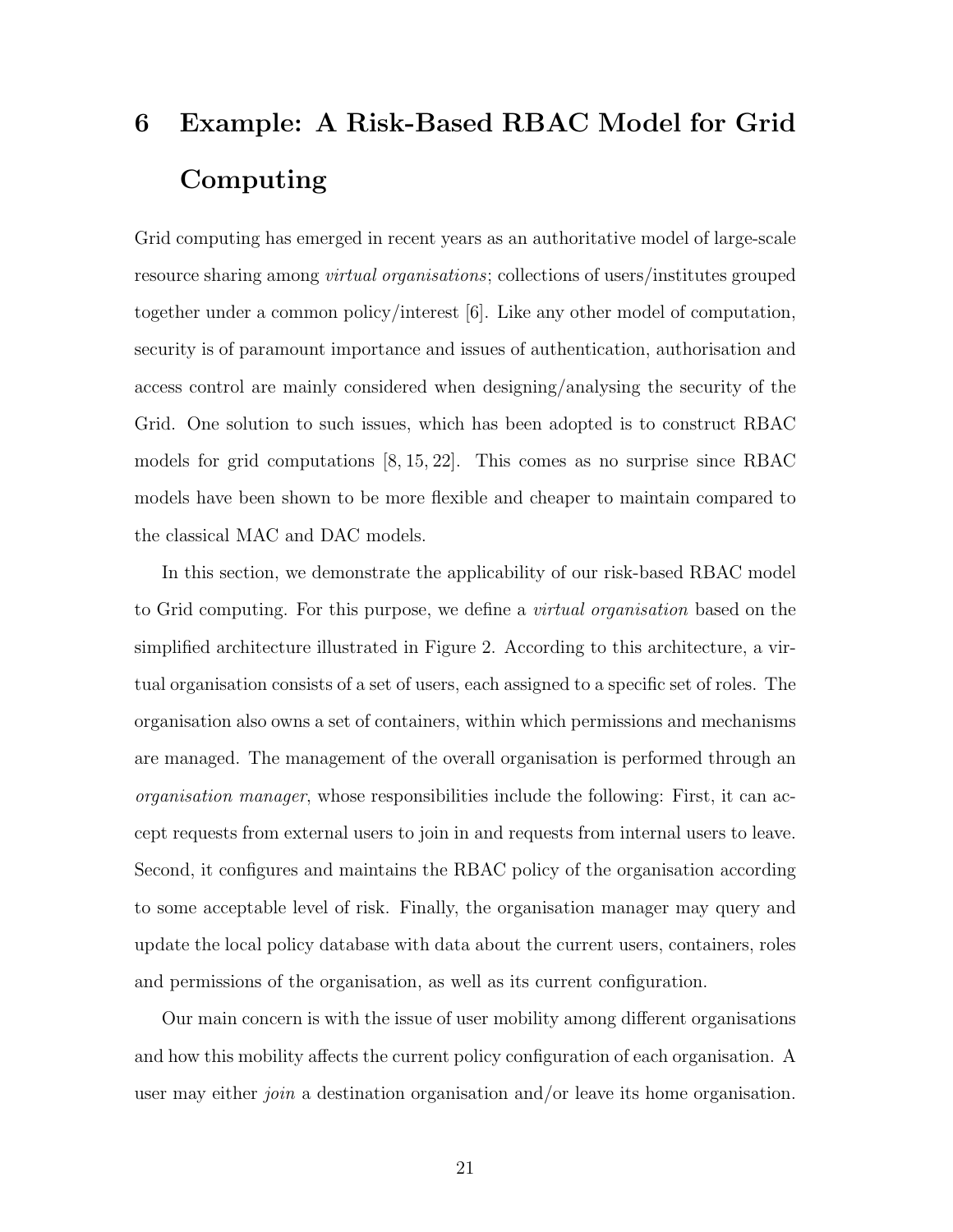

Figure 2: The architecture of the Grid.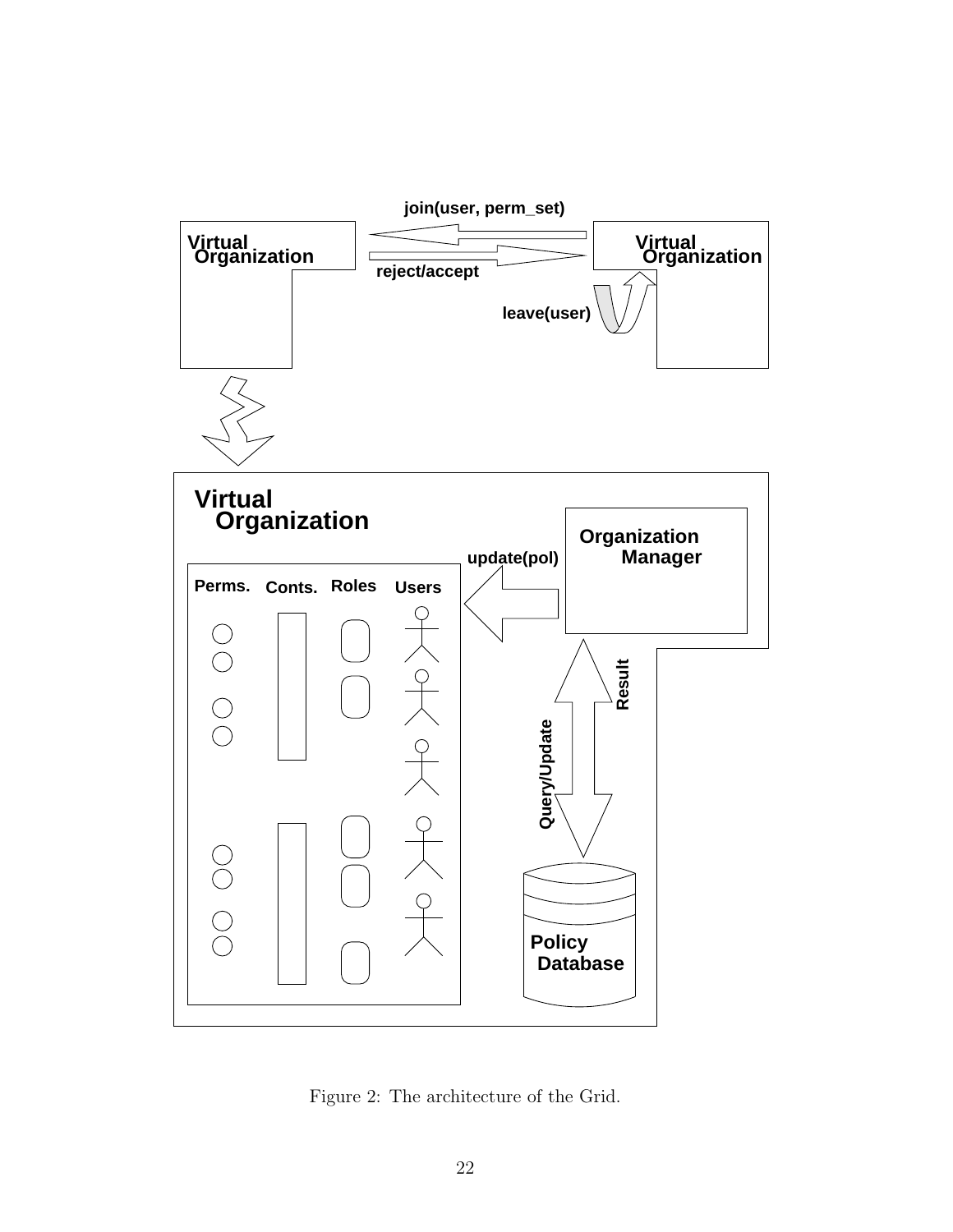The procedure of joining an organisation with the request to use a permission is initiated by the manager of the user's home organisation  $(HomeManager)$ , which invokes the  $join(user,perm)$  operation on the manager of the destination organisation (*DestManager*). We assume that *HomeManager* in invoking the *join* operation also implicitly certifies the request. Once the join operation is invoked, DestManager then queries the current policy of its organisation, pol, and redesigns pol to a new policy,  $pol_{new}$ , reflecting the presence of the new user and preserving the definition of the implements relation:

$$
join(user, perm) \equiv
$$
  
\n
$$
(pol_{new} \cdot USER = pol \cdot USER \cup \{user\}) \ \land
$$
  
\n
$$
(\exists r \in pol_{new} \cdot ROLES : r \in pol_{new} \cdot userRoles(user) \ \land \ perm \in role \cdot Perm(r)) \ \land
$$
  
\n
$$
(pol \blacktriangleright pol_{new})
$$
  
\n(2)

Once (2) is satisfied, DestManager then seeks to find  $pol_{min} \in \mathcal{T}^*(pol_{new})$ ; the solution to the minimum risk reconfiguration problem (Definition 3), given a set of transformations,  $\mathcal{T}$ , currently held in the database of the destination organisation. Finally, if such a solution exists, then DestManager informs HomeManager of the success of the join operation, otherwise, it rejects the operation. *HomeManager* then decides to invoke the *leave*(*user*) operation (which it may invoke at any other time) and update its current policy, pol. The definition of  $leave(user)$  is delicate; the operation simply results in computing a new policy,  $pol_{new}$ , such that user now has the following property:

$$
leave(user) \equiv
$$
  
\n
$$
\forall r \in pol_{new}.ROLES : \newline r \in pol_{new}.userRobles(user) \Rightarrow pol_{new}.rolePerms(r) = \{\}
$$
 (3)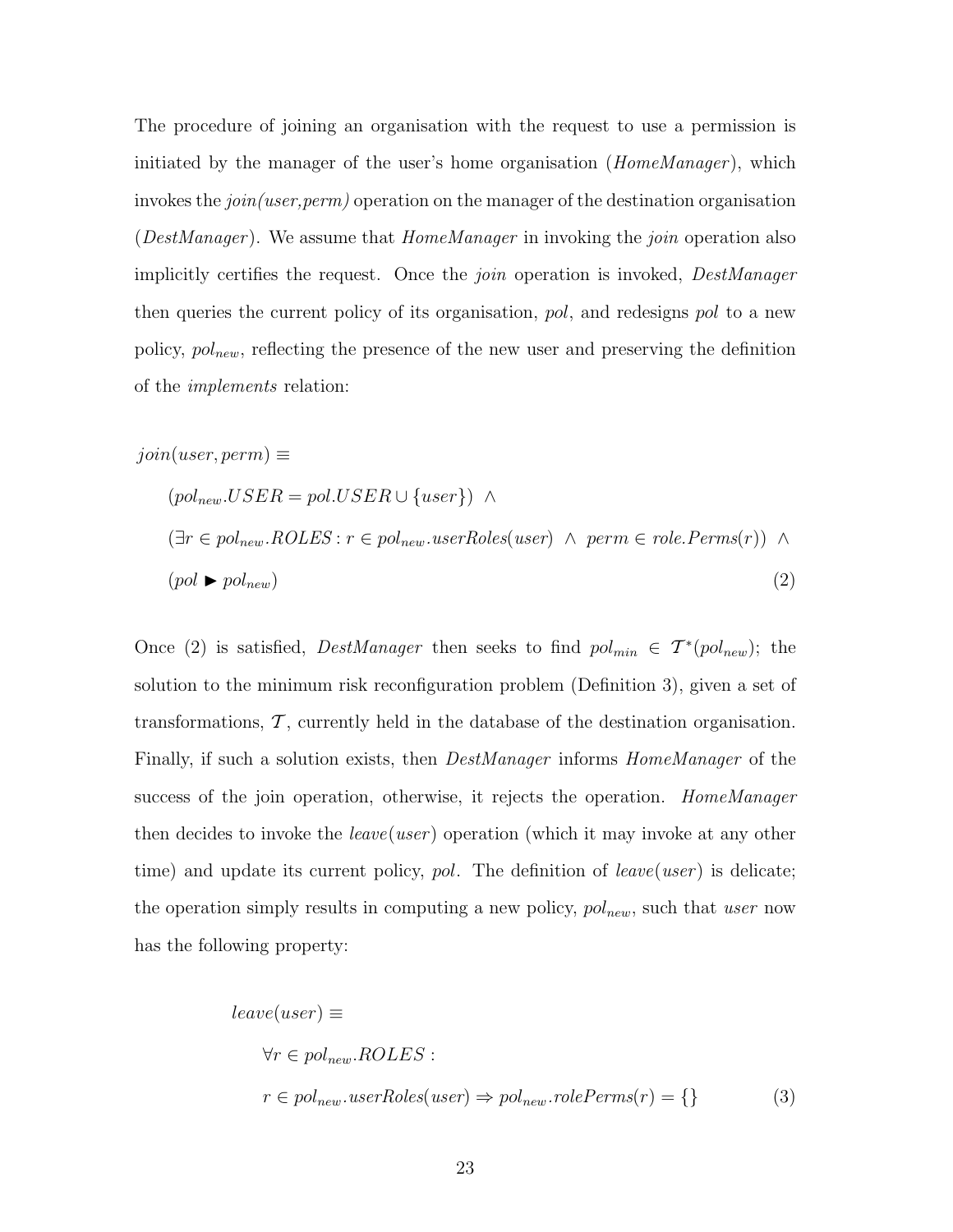According to (3), user has no permissions in the new policy,  $pol_{new}$ , and according to Definition 2, we have that  $pol = pol_{new}$ . Furthermore, according to Theorem 1,  $pol_{new}$  has a risk level that is equal to the risk level of pol.

### 7 Conclusion

In this paper, we presented a refined model for RBAC policies consisting of permissions, containers, roles and users and defined a measure of risk the model that expresses elements of operational, combinatorial and conflict of interest risks. We then defined implementation and equivalence relations over policies. These relations are then used to define transformations that produce policies implementing the original policy. Based on these relations and the corresponding transformations, we defined the problem of finding the minimal risk policy configuration. Finally, to demonstrate the applicability of our theoretical framework, we presented an example of the minimal risk policy configuration problem for the case of Grid computing.

For the future, we would like to extend the idea of transformations and measures to handle other quantitative properties of security policies, such as complexity, probability, cost and performance, and then study the different tradeoffs among these properties within different security policies. We are also planning to extend the semantics to include other variations of RBAC models, mainly  $RBAC<sub>1</sub>$  and  $RBAC<sub>2</sub>$ with domain and role hierarchies.

### 8 Acknowledgements

The authors would like to thank the anonymous referees for their helpful comments on this paper. This work was supported by the Boole Centre for Research in Informatics, University College Cork under the HEA-PRTLI scheme and by the Enterprise Ireland Basic Research Grant Scheme (SC/2003/007).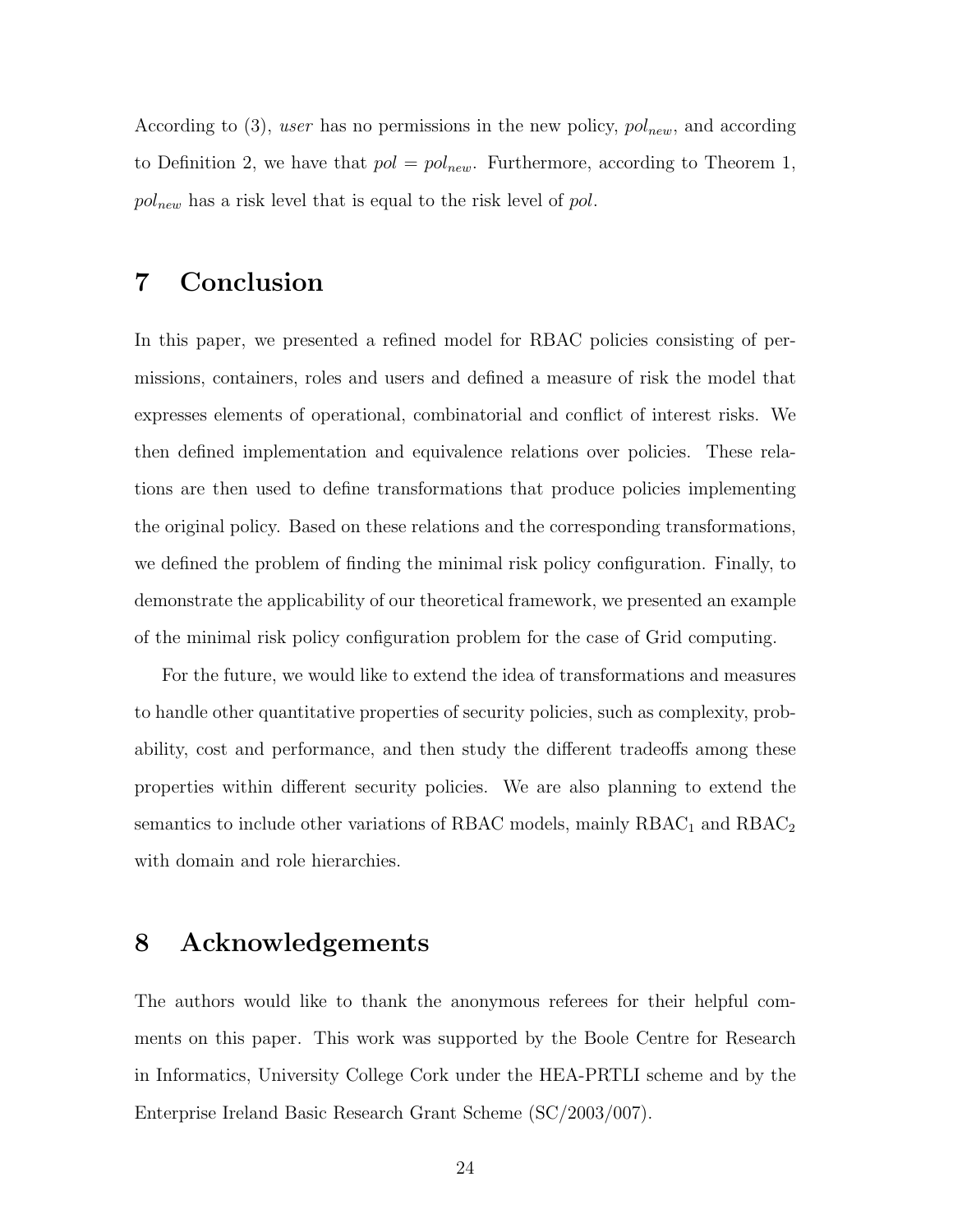### References

- [1] D.J. Bernstein. Syn cookies. URL http://cr.yp.to/syncookies.html.
- [2] E. Bertino et al. Intrusion detection in rbac-administered database. In 21st Annual Computer Security Applications Conference (ACSAC), 2005.
- [3] C. Cowan et al. Stackguard: Automatic adaptive detection and prevention of buffer-overflow attacks. In Proceedings of the  $7<sup>th</sup>$  Usenix Security Symposium, San Antonio, Texas, U.S.A., January 1998. Usenix Association.
- [4] D. Dolev and A.C. Yao. On the security of public key protocols. IEEE Transactions on Information Theory, 29(2):198–208, 1983.
- [5] S.N. Foley. A non-functional approach to system integrity. IEEE Journal on Selected Areas in Communications, 21(1), Jan 2003.
- [6] I.T. Foster, C. Kesselman, and S. Tuecke. The anatomy of the grid enabling scalable virtual organizations. The Computing Research Repository, cs.AR/0103025, March 2001.
- [7] V. Gligor et al. On the formal defintion of separation of duty policies and their composition. In Symposium on Security and Privacy. IEEE Press, 1998.
- [8] M. Lorch, D.G. Kafura, and S. Shah. An xacml-based policy management and authorization service for globus resources. In Proceedings of the  $4<sup>th</sup>$  International Workshop on Grid Computing, pages 208–212, Phoenix, AZ, USA, November 2003. IEEE Computer Society.
- [9] C. Meadows. Extending the brewer-nash model to a multilevel context. In Proceedings of the IEEE Symposium on Security and Privacy, pages 95–102, Oakland, California, USA, May 1990. IEEE Computer Society Press.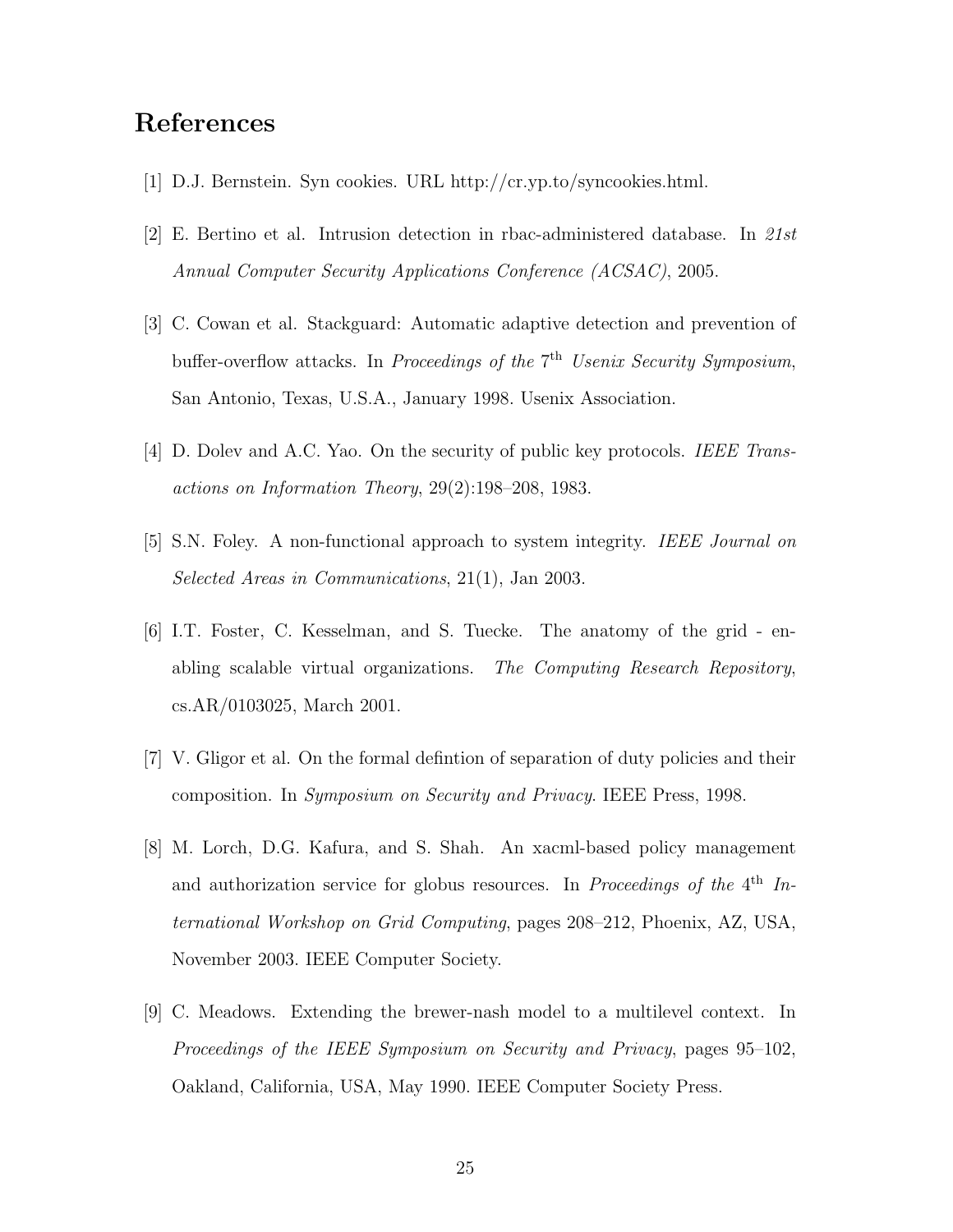- [10] J. Millen. Local reconfiguration policies. In IEEE Symposium on Security and Privacy, pages 48–56, 1999.
- [11] M.J. Nash and K.R. Poland. Some conundrums concerning separation of duty. In IEEE Symposium on Security and Privacy, pages 201–207. IEEE, 1990.
- [12] G. Neumann and M. Strembeck. An approach to engineer and enforce context constraints in an rbac environment. In *Proceedings of the*  $8<sup>th</sup>$  ACM Symposium on Access Control Models and Technologies, pages 65–79, Como, Italy, June 2003. ACM Press.
- [13] N. Nissanke and E. Khayat. Risk based security analysis of permissions in rbac. In L. Javier García-Villalba Eduardo Fernández-Medina, Julio César Hernández Castro, editor, Proceedings of the 2<sup>nd</sup> International Workshop on Security In Information Systems, Security In Information Systems, pages 332– 341, Porto, Portugal, April 2004. INSTICC Press.
- [14] L.C. Paulson. The inductive approach to verifying cryptographic protocols. Journal of Computer Security, 6:85–128, 1998.
- [15] W. Qiang, H. Jin, X. Shi, D. Zou, and H. Zhang. Rb-gaca: A rbac based grid access control architecture. In Minglu Li, Xian-He Sun, Qianni Deng, and Jun Ni, editors, Proceedings of the 2<sup>nd</sup> International Workshop on Grid and Cooperative Computing, volume 3032 of Lecture Notes in Computer Science, pages 487–494, Shanghai, China, December 2004. Springer Verlag.
- [16] A.W. Roscoe. Intensional specifications of security protocols. In Proceedings 9th IEEE Computer Security Foundations Workshop, pages 28–38. IEEE Press, 1996.